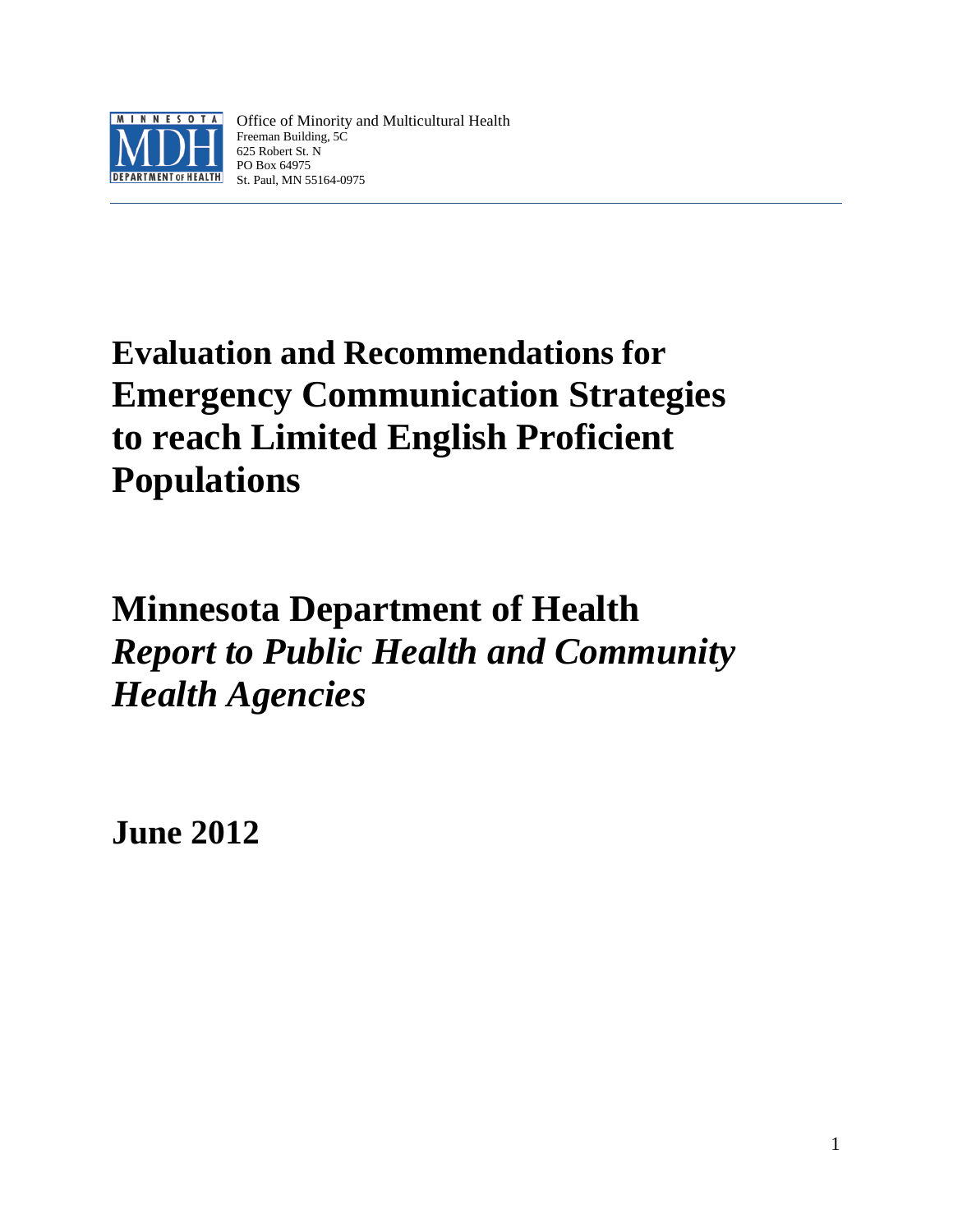# Evaluation and Recommendations for **Emergency Communication Strategies to reach Limited English Proficient Populations**

**June 2012**



**Office of Minority and Multicultural Health Minnesota Department of Health** Freeman Building, 5C 625 Robert St. N PO Box 64975 St. Paul, MN 55164-0975

**Phone: 651-201-5813 Email: ommh@state.mn.us TTY: 651-201-5797**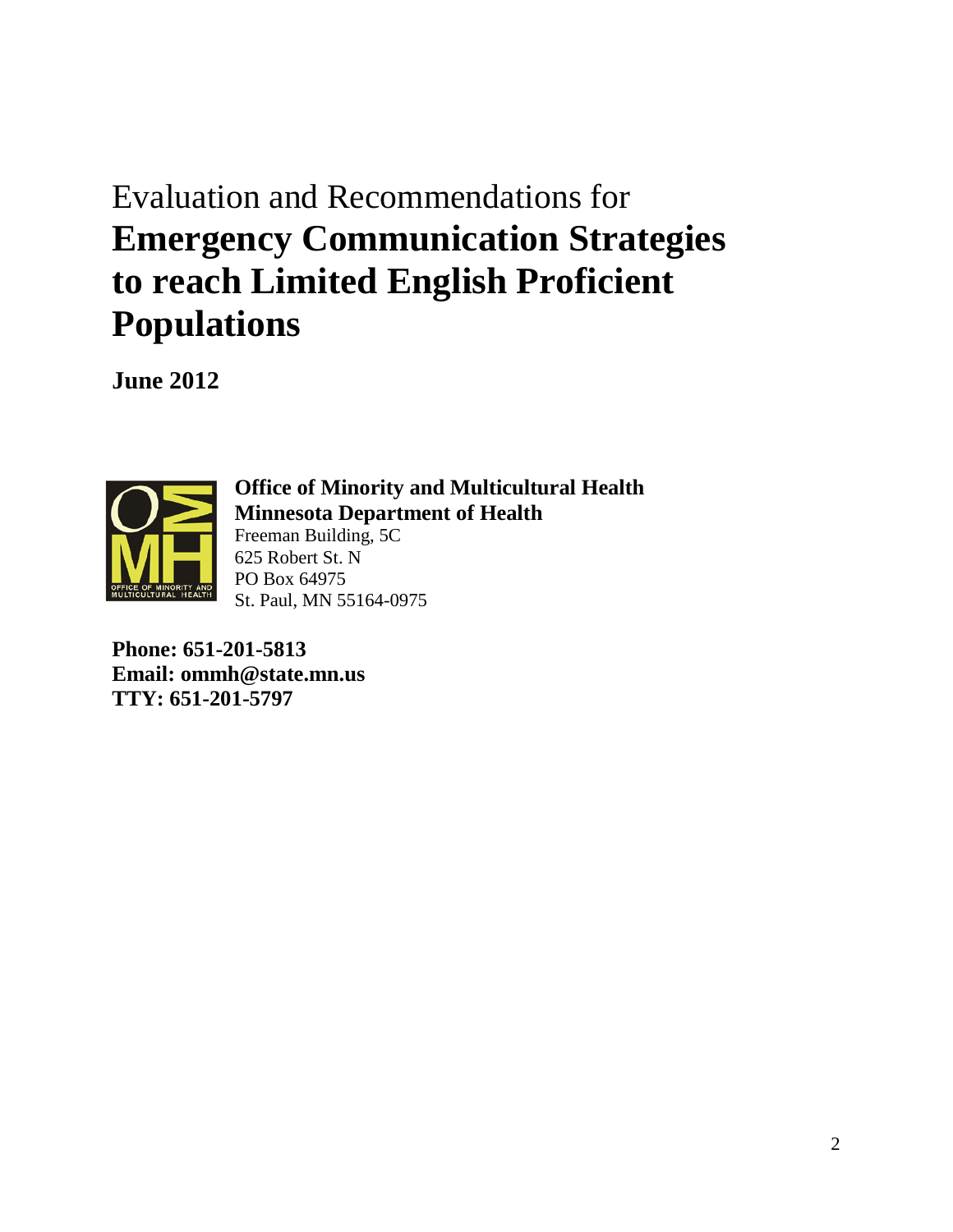# Evaluation and Recommendations for **Emergency Communication Strategies to reach Limited English Proficient Populations**

- **I. Introduction and Project Background**
- **II. Overview of Minnesota's Limited English Proficient Populations**
- **III. LEP Residents' Experiences with Emergency Health Messages**
- **IV. Public Health Outreach Strategies to LEP Populations**
	- *1. Office of Emergency Preparedness Poll*
	- *2. Strategies identified by OMMH Survey*
	- *3. Opportunities for growth and capacity building*

### **V. Communication Gaps | Findings**

- *1. Effectiveness of translated materials*
- *2. Using a mix of media*
- *3. Community outreach through bilingual staff and interpreters*
- *4. Outreach partnerships*
- **VI. Public Health System Coordination**

## **VII. Recommendations to Public Health Agencies**

- *1. Strengthen multi-lingual media network in Greater MN*
- *2. Increase community resources and health education*
- *3. Maintain community relationships*

## **VIII. Coordination between MDH agencies**

## **IX. Additional Resources**

#### **APPENDICES**

- 1. Percentage of Asian, black and Latino Residents by county
- 2. Study participants by language and county
- 3. Protocol template for focus groups
- 4. Online survey questionnaire
- 5. Survey respondent agencies
- 6. Survey respondent roles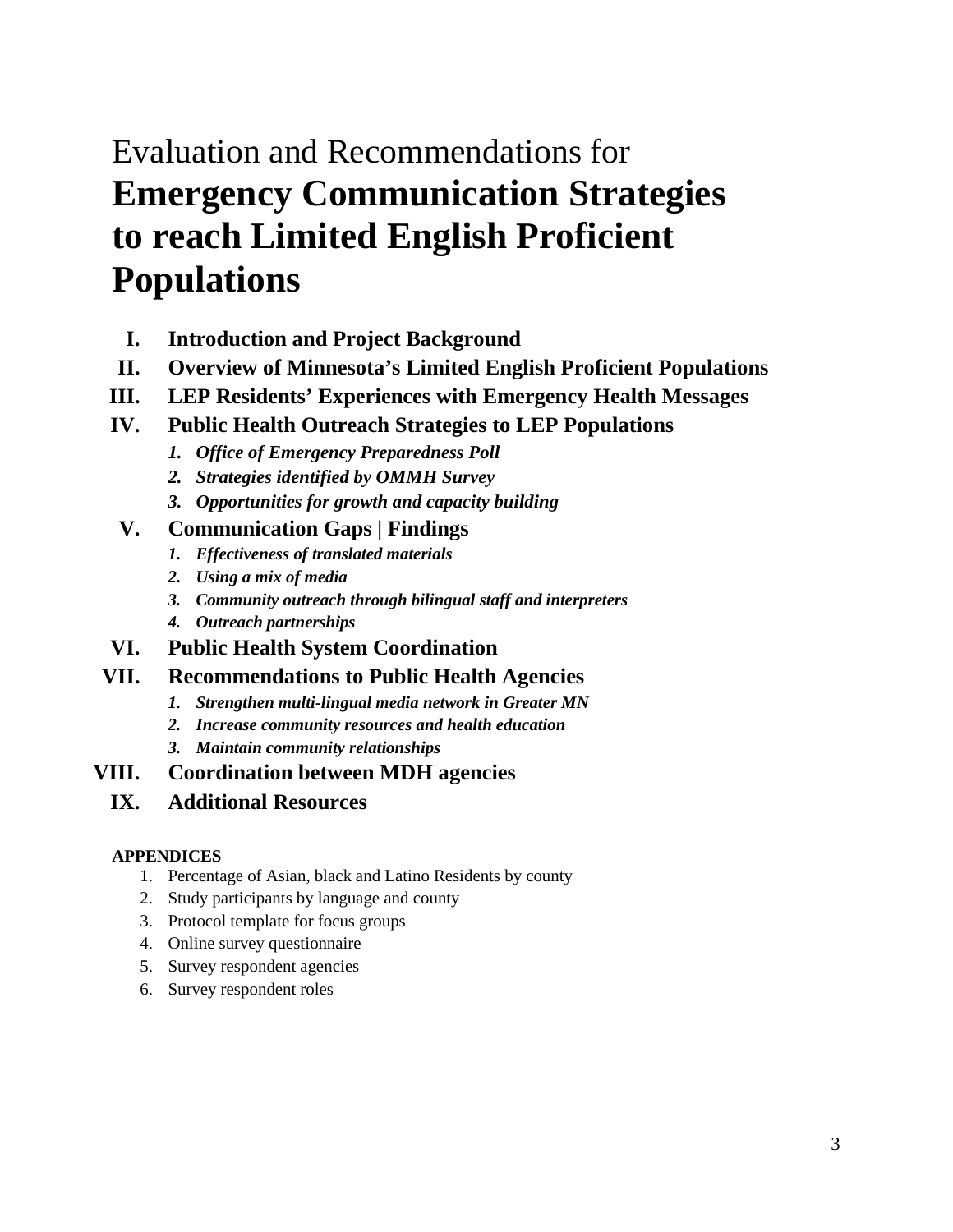[This page left intentionally blank.]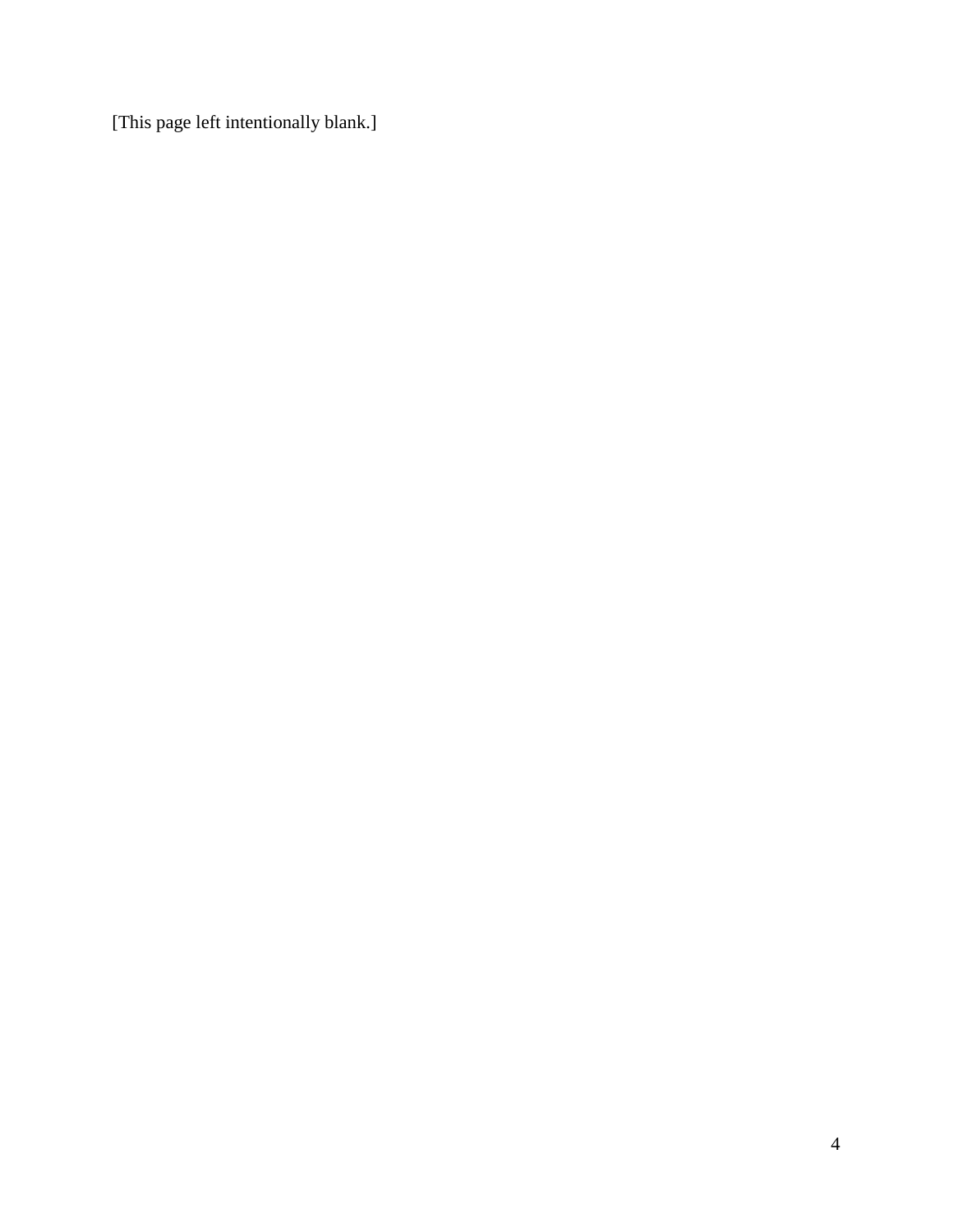# Evaluation and Recommendations for **Emergency Communication Strategies to reach Limited English Proficient Populations**

# **I. Introduction and Project Background**

Between 2000 and 2010, the number of Minnesotans age five and older with limited English proficiency increased from [1](#page-4-0)67,511 to  $205,751^1$ . In order to better guard the health and wellbeing of all Minnesotans, emergency communication strategies must be enhanced. The Minnesota Department of Health (MDH) and local public health agencies must strengthen our capacities to inform and educate all Minnesotans which will require strategies to reach individuals with limited English proficiency (LEP) populations as well as the general public.

The MDH Office of Minority and Multicultural Health (OMMH) recognizes the need to assess and improve how Minnesotans with limited English skills receive critical information during health emergencies. With this goal in mind, OMMH conducted a study to document current strategies used to communicate with LEP populations and understand how residents with limited English skills find or receive information. Findings from this study identified ways that Local Public Health agencies can or want to be supported in order to effectively reach limited English proficient populations in their regions. A two-pronged approach was used to 1) understand how emergency health information is disseminated by public health agencies at the state, regional, and local levels; and 2) assess information received by residents with limited English skills.

The study was centered around the following four questions:

- 1. What are the LEP population demographics by county?
- 2. What strategies were put in place to reach LEP populations, particularly outside the metro region, during the recent pandemic flu (H1N1) incident?
- 3. From the perspective of both local public health agencies and LEP residents, how effective were these strategies?
- 4. Were those strategies institutionalized to be utilized effectively in other or future emergency communication situations?

To begin answering these questions, the OMMH conducted a survey of professionals in health and human services, health education, community based organizations, and emergency outreach and preparedness personnel. With a focus on Greater Minnesota, residents with limited English skills participated in four focus groups and 18 phone interviews. This approach helped to identify and recommend strategies to close the communication gap.

 $\overline{a}$ 

<span id="page-4-0"></span> $1$  http://www.migrationinformation.org/datahub/state2.cfm?ID=mn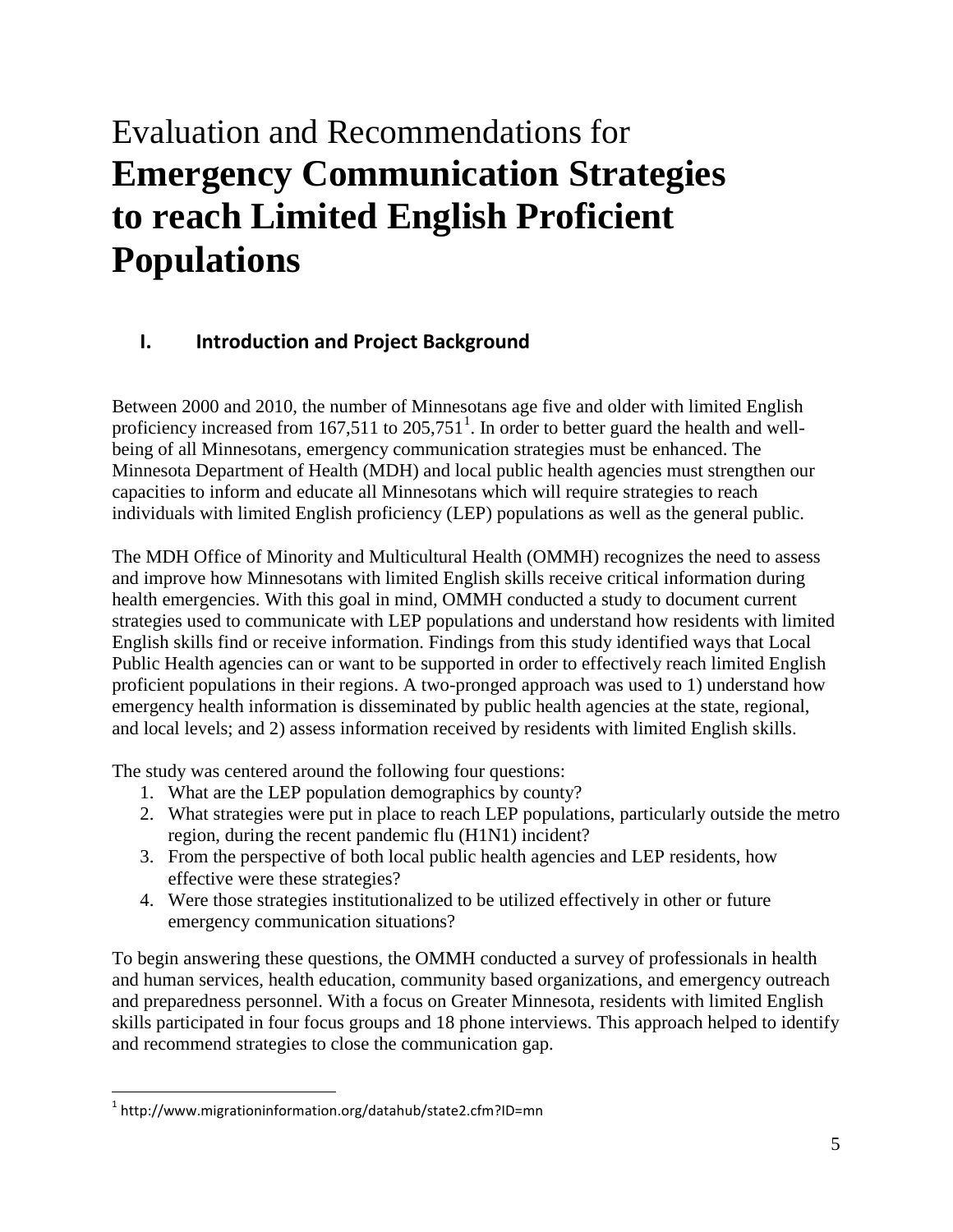# **II. Overview of Minnesota's Limited English Proficient Populations**

Emergency communication strategies must adapt to our state's increasingly diverse population. One indicator of this demographic shift can be seen in the continual increase in number of children living in linguistically isolated households.<sup>[2](#page-5-0)</sup> From 1990 to 2000, the number of school age children living in linguistically isolated households increased by about 24,000. Half are Asian Pacific Islander households, 30% are Spanish-speaking households, and about 11% likely speak one or more African languages (census data do not disaggregate individual languages). [3](#page-5-1) Recent census data from 2000 to 2010 indicates the number of foreign-born, limited English proficient (LEP) population age five and over in Minnesota increased by [4](#page-5-2)0.7 percent<sup>4</sup>.

Demographic data was analyzed by county to identify likely targets for focused communitybased research. Counties outside the seven-county metro area were prioritized by these criteria:

- Potential for LEP population centers (total numbers) of Asian, black, or Latino residents
- Percentage or density of potential LEP populations (Asian, black, or Latino residents)
- Linguistically isolated State Demographic Center rating
- Immigrant population increase of 15% or more
- Percent of English Language Learners in school districts
- Racially diverse (percent of non-white residents)

Hennepin and Ramsey Counties respectively have the largest LEP populations by total and percentage, followed by many of the counties in the metro area. However, these metro centers also have well-established resources to reach LEP populations. The primary intent of this study is to highlight and improve strategies that may be less established or under-utilized to reach LEP populations in Greater Minnesota. Therefore, excluding the seven county metro region, large or growing potential LEP populations were identified in the following counties. (Appendix 1 shows the percentage of Asian, Black, and Latino residents in each county, noting a handful of counties that have a high percentage of students who primarily speak a language other than English at home.)

- Olmsted County
- Rice County
- Nobles County
- Kandiyohi County
- Stearns County
- Mower County
- St. Louis County
- Clay County

<span id="page-5-1"></span>

<http://www.demography.state.mn.us/DownloadFiles/Children2000Census.pdf>

<span id="page-5-0"></span> $\overline{a}$  $2$  The US Census defines "linguistically isolated" as households where all members, 14 years old and over, have at least some difficulty with English.<br><sup>3</sup> Minnesota Demographic Center. 2005.

<span id="page-5-2"></span><sup>4</sup> <http://www.migrationinformation.org/datahub/state2.cfm?ID=mn>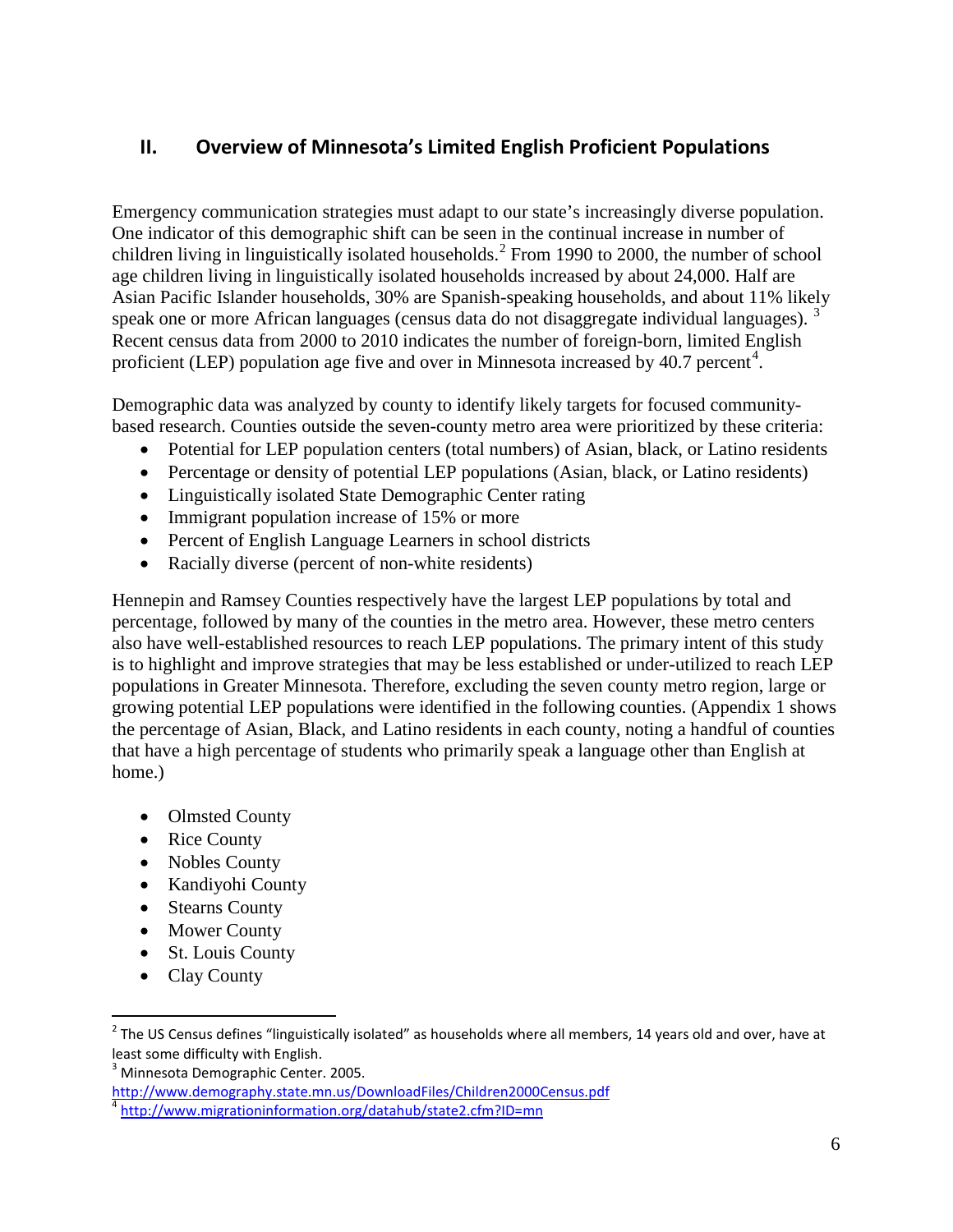• Lyon County

Brown, Scott, Otter Tail, and Freeborn Counties also had notable growth in potential LEP populations,<sup>[5](#page-6-0)</sup> but did not meet, or were not highly ranked, in one or more of the other criteria.

Forty-nine residents with limited English skills in Olmsted, Rice, St. Louis, and Lyon counties participated in focus groups and phone interviews to provide information about their direct experiences related to information access during health emergencies like H1N1 (Appendix 2 is a table of study participants' county and language).

While these participants represent only a small portion of Minnesota's diverse LEP populations, their experience illustrates important and often-missed perspectives that can improve strategies used to inform and engage LEP populations, particularly those outside Hennepin and Ramsey Counties. In addition to the LEP focus groups and interviews, this study also asked local public health agencies, community based organizations and other emergency preparedness personnel to share their communication and outreach efforts during H1N1 (see Section IV).

# **III. LEP Residents' Experiences with Emergency Health Messages**

It is important to understand the context and conditions of populations with limited English skills. Many, though not all, people with limited English proficiency are foreign-born immigrants or refugees and may have experienced significant hardship prior to and during relocation. With this context, participants in this study alluded to a different sense of what constitutes an emergency. Participants indicated that emergencies must be personal and/or widespread. For instance, H1N1 pandemic did not fully resonate as an emergency for some participants. This presents a particular challenge in communicating a sense of emergency here in Minnesota to populations that have experienced extreme international turmoil. Messages may be better received if aimed at increasing urgency and ease of preventive health measures.

Using the most recent health emergency (H1N1 flu pandemic) as an example, residents with limited English skills were asked what and how they received health information. (Appendix 3 is a template protocol for focus groups and interviews.) Almost all participants heard about H1N1 from a variety of sources. About half of the participants described the H1N1/flu as dangerous, contagious, and deadly. The most mentioned sources were television, ethnic radio, family members, and flyers from community centers such as schools or other social service programs, clinics or stores – particularly those advertising flu shots.

A majority of participants were not able to differentiate between seasonal and pandemic flu, and less than half of all participants received a flu shot. Participants who understood the difference were generally older and made frequent or regular doctors' visits, typically related to chronic illnesses.

<span id="page-6-0"></span> $\overline{a}$  $<sup>5</sup>$  Generally, immigrant populations increased by 10-20%.</sup>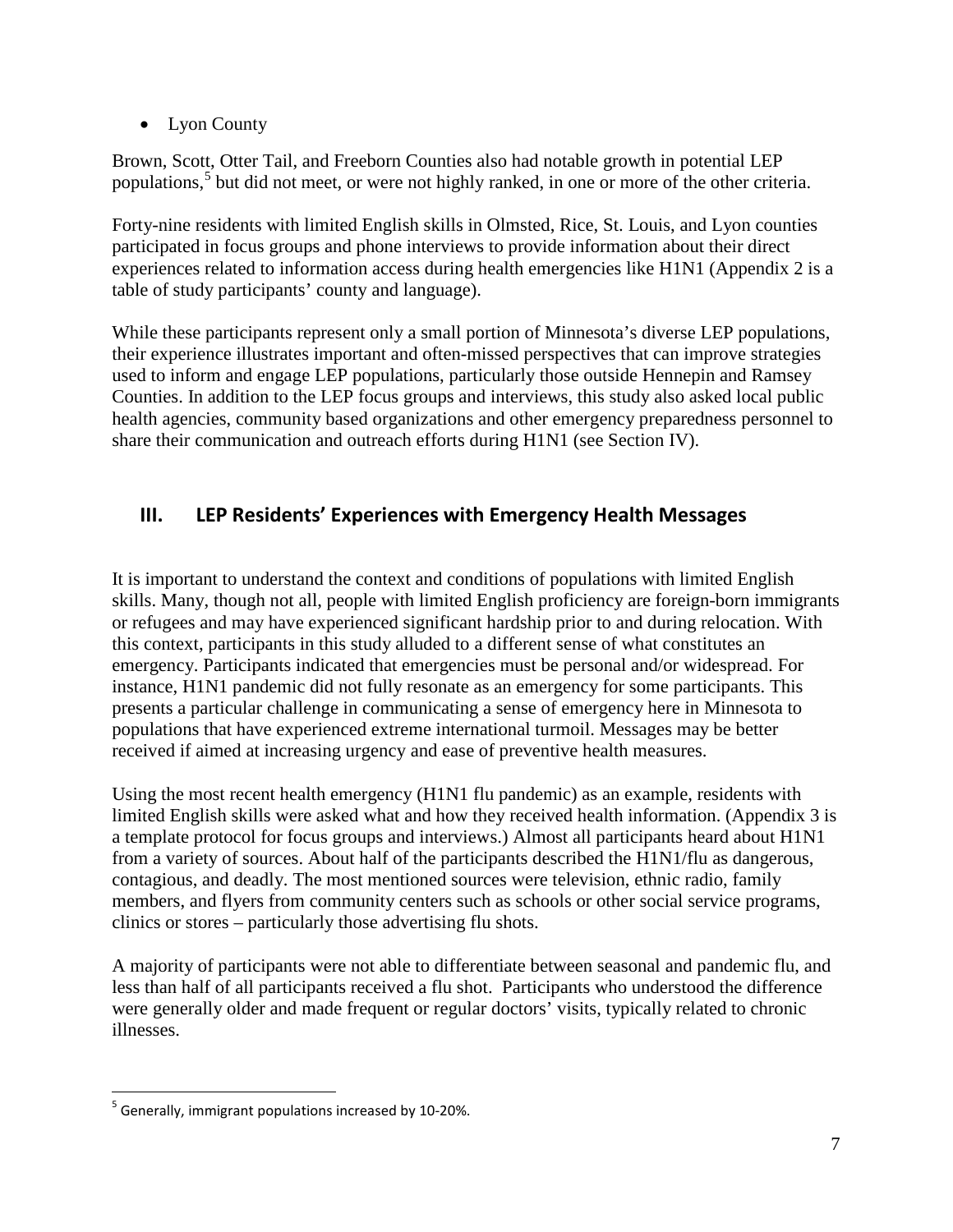Roughly, three out of four participants received some health emergency information from ethnicspecific media. Topics seemed to be elevated in priority if it was covered by both mainstream and ethnic media outlets, which was a common remark among participants. Typically, news and events in ethnic media outlets were viewed as having more relevance to most participants. After initial awareness of a health emergency via mainstream TV or newspaper, younger participants in particular reported actively searching online web sources for information in their native language and found more language-specific content from sources outside Minnesota.<sup>[6](#page-7-0)</sup> Of the television programming, only one participant (a Hmong woman from Lyon County) commented that she occasionally watched a health education program in Hmong.<sup>[7](#page-7-1)</sup> She stated that she appreciated that the program was accessible, but did not feel it offered coverage on current events. It was pre-recorded and its content was not immediate or timely news.

Other common channels of health messages included family doctors or regular health providers including school nurses, family members with more English language skills, and workplaces that employ many LEP residents. There was not a consistent source of information across ethnicities or counties. However, aggregate responses suggest that once individuals established a source of information, they continue to expect or rely on that source for other information as the need arises. For example, one participant stated that their school often sent fliers for contagious illnesses at school. She stated that once or twice a year, she would get information about lice in her child's backpack, and only when the school had notable cases. Each lice flyer was the same and therefore, recognizable. Also, it was

# COMMUNITY CONTEXT

- $\checkmark$  Many people with limited English skills are foreign-born immigrants or refugees who have a different sense of what constitutes an emergency.
- $\checkmark$  Most participants received some health emergency information from ethnic-specific media.
- $\checkmark$  Once individuals establish a source of information (such as a school nurse, community program, or employer) they continue to expect or rely on that source for other information as the need arises.
- $\checkmark$  People with limited English skills are hesitant to ask for more information based on their real or perceived threat of discrimination and prejudice.
- $\checkmark$  Translated, written materials are often not immediately useful.
- $\checkmark$  Understanding costs, insurance coverage, and navigating paperwork with medical professionals are difficult.
- $\checkmark$  Challenges get communicated quickly through word of mouth and can prevent residents from seeking needed resources and taking necessary action.

 $\overline{a}$ <sup>6</sup>Sources include: Somali: http://www.mogadishutimes.com/

<span id="page-7-0"></span>Minnesota based, African immigrant:<http://www.mshale.com/index.cfm> Latino:<http://latindispatch.com/category/regions/north-america/united-states/>

<span id="page-7-1"></span>Minnesota based, Latino: http://www.laprensademn.com/<br><sup>7</sup> This program is presumably an Emergency Community Health Outreach (ECHO) program, though the participant did not know the name of the program.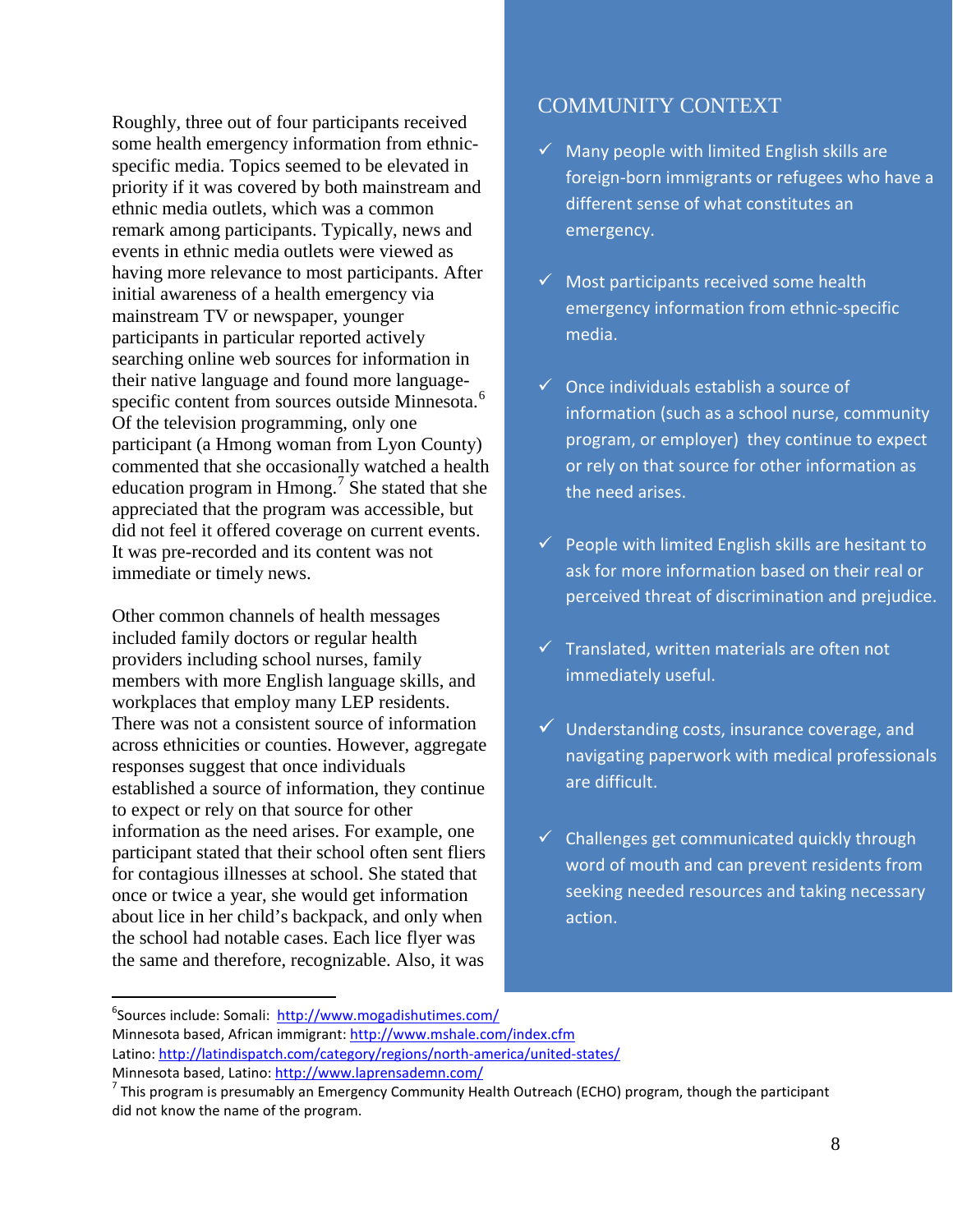always timely, alerting her to current spread of illnesses. Because she established this as a source of information; she would rely on the school nurse and/or school office for other current health information.

Navigating the health system can be stressful even to native English speakers, but the challenges are acutely felt by people with limited English skills. Regardless of their level of English proficiency, many participants indicated they have low confidence in their English skills and/or accent. People with limited English skills are hesitant to ask for more information based on their real or perceived threat of discrimination and prejudice. Some participants received written information translated in their native language, but particularly for Asian and African participants, this information was not immediately useful for a variety of reasons: the information was too general, they did not read in this particular language/dialect, or they did not read in their native language at all.

Participants commented on additional challenges in getting emergency health information – these were related to H1N1 as well as in other emergencies, such as after a major flood. Understanding costs, insurance coverage, and navigating paperwork were barriers to some participants. Participants perceived that preventive measures would be costly. For most people who mentioned cost, the perceived or potential cost of a flu vaccine prevented them from seeking additional information. The out of pocket cost of the vaccine was a burden particularly for single adults without health insurance. Also, because limited vaccines were issued in order of priority, understanding or applying these criteria was a challenge for multi-generational families. These types of obstacles get communicated quickly (and not always accurately) through word of mouth and can prevent residents from seeking needed resources and taking necessary action.

# **IV. Public Health Outreach Strategies to LEP Populations**

# **1.** *Office of Emergency Preparedness Poll*

The MDH Office of Emergency Preparedness (OEP) oversees eight Public Health, Healthcare and Behavioral Health Regions and Teams. Shortly after the H1N1 pandemic, in February 2010, OEP polled these teams (79 individuals) about their public health outreach strategies. Via weekly email, OEP asked, "What strategies or materials did you use to educate or provide updates about H1N1 to your populations of color/American Indian communities?" Responses (80% response rate) were aggregated by region. It is important to note that the OEP poll is not specific to LEP populations, though some communities of color and American Indian communities may share similar challenges across culture and language.

• Regionally, different communication strategies were used for African, Asian, Latino and Native Indian populations during the H1N1 pandemic. In six of eight regions, different outreach strategies were used to reach two or three target populations.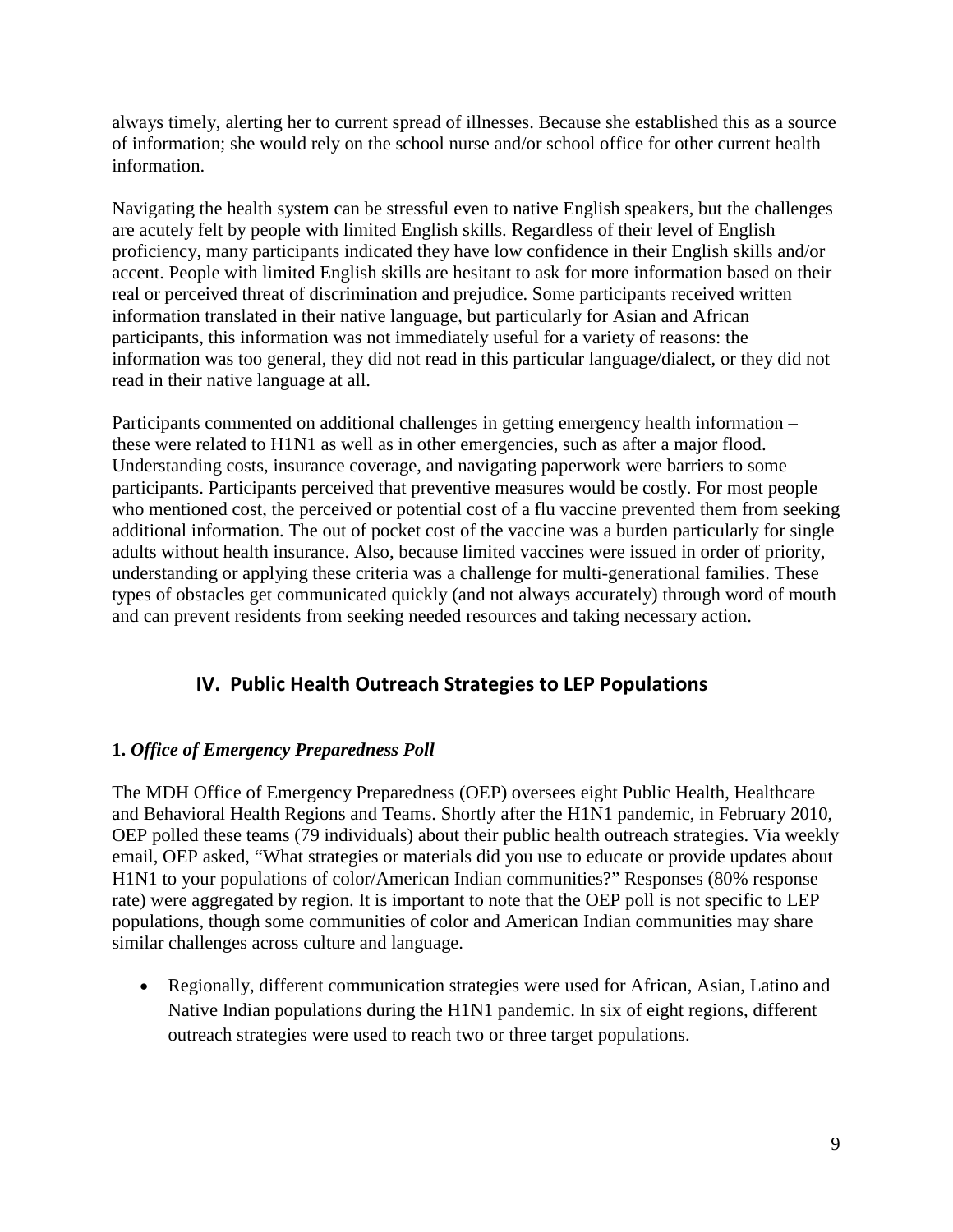- All regions (except the Northeast region) used multiple strategies to reach Latino populations. Targeted outreach efforts in the Northeast region were mainly to engage Native American residents.
- Five of eight regions used multiple strategies to reach LEP African populations, and four of eight have strategies for LEP Asian populations. Of the four regional strategies to reach LEP Asian populations, two relied solely on bilingual family members as their only strategy.

# **2.** *Strategies Identified through Office of Minority and Multicultural Health Survey*

Building on this earlier open-ended OEP poll, OMMH surveyed a wide array of health professionals in across Minnesota, including the seven county metro region. Survey recipients included employees of state agencies, local public health agencies, city and county human service agencies, care providers (primary care providers, hospitals, clinics, and treatment centers), and nonprofit agencies. An online survey was sent to approximately 400 unduplicated individuals using pre-existing email distribution lists, directories, and professional networks (Appendix 5 is the online survey). Responding to the online survey about their agency's outreach and communications to residents with limited English skills in their service area, were 318 professionals for an estimated 80 % response rate (Appendix 5 and 6 show survey respondents' agencies and roles). About half (47.5%) of respondents self-identified as employees of local public health agencies.

- 53 % of all survey respondents relied on interpreters or bilingual staff during H1N1. Hospitals and health providers, in particular, rated interpreters and bilingual staff as the most useful outreach strategy. In Greater Minnesota, half of local public health (LPH) agencies used interpreters or bilingual staff to reach LEP populations. Interpreters' responsibilities included making phone calls and being present at mass clinics.
- Among all respondents, the second most frequently used strategy to reach LEP populations was use of pre-existing (MDH and Center for Disease Control) translated materials (48%). While about half of all respondents used pre-existing translated materials, very few respondents rated this strategy as most useful (about 1/3 of health providers, hospitals and clinics).
- Other frequently used strategies were providing internal staff and/or key partners with information and referral resources (34%) and referring people to ECHO resources (34%).

Respondents from local public health, hospitals, and primary care providers relied on outreach through community programs, schools, or clinics. Similarly, community based agencies noted that having a strong relationship with a local public health agency or a local hospital/clinic has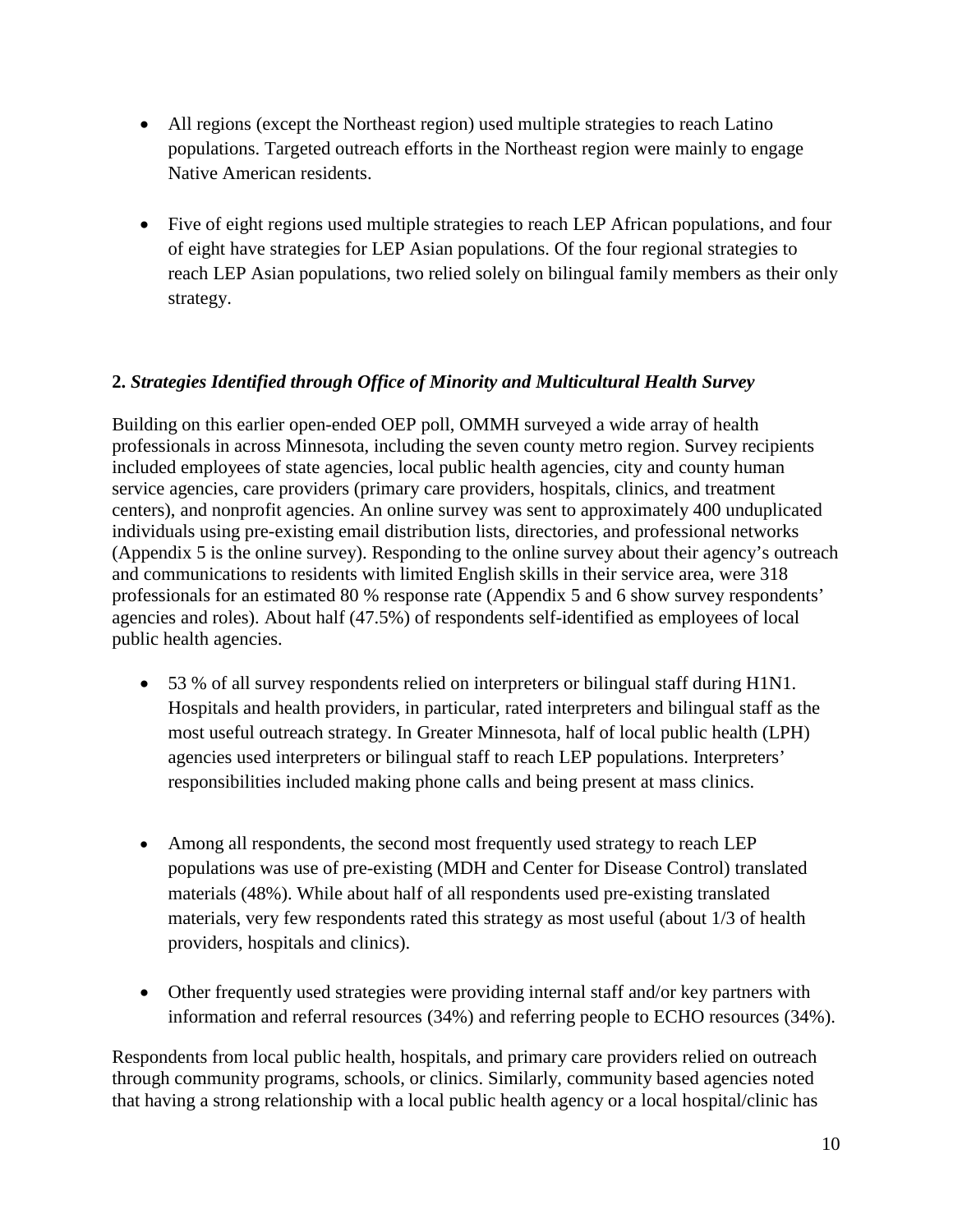helped their agencies be prepared for an emergency. It is important to note, however, that there was no mention or documentation of whether or not individuals followed through on those referrals or whether the referred agencies had applicable services. .

- 11 % (46 broad-based and ethnic-specific organizations) of nonprofit respondents (a majority serving the metro region) reported they did not use any of the listed strategies because they "did not have enough resources to address this issue with limited English populations."
- In Greater Minnesota, one out of three LPH agencies refer people to ECHO resources compared to LPH agencies in Hennepin and Ramsey Counties, of which half refer people to ECHO. Of community based agencies responding, 13% (both metro and Greater Minnesota) referred people to ECHO resources.

# **3.** *Opportunities for Growth and Capacity Building*

Of all survey respondents, 58 % did not have different communication strategies for Latino, Asian, or African (or diverse ethnicities within these categories) residents with limited English skills in their service area. This is even more alarming when local agencies are not aware of the presence and diversity of LEP populations in their service area.

- Of respondents who identified as Local Public Health agency staff (LPH), outside Ramsey and Hennepin Counties, 15% replied that during the H1N1 emergency, strategies to inform or educate people with limited English skills were "Not Applicable" to their community because "community members can be reached in English," including one of the nine counties that met this study's criteria for large potential LEP populations.
- Of local public health respondents outside Ramsey and Hennepin Counties 5% indicated that "we did not have enough resources to address this issue with limited English populations," which includes six of the thirteen counties this study identified as having large or notable potential LEP populations.

# **IV. Communication Gaps | Findings**

## **1.** *Effectiveness of Translated Materials*

Selecting from a menu of choices, translated materials were the most often noted form of technical assistance across all responding service agencies. During the H1N1 pandemic, 32 % of all survey respondents created or translated printed materials into other languages. Not surprisingly, the most language-specific outreach during the H1N1 pandemic occurred with Spanish-speaking populations.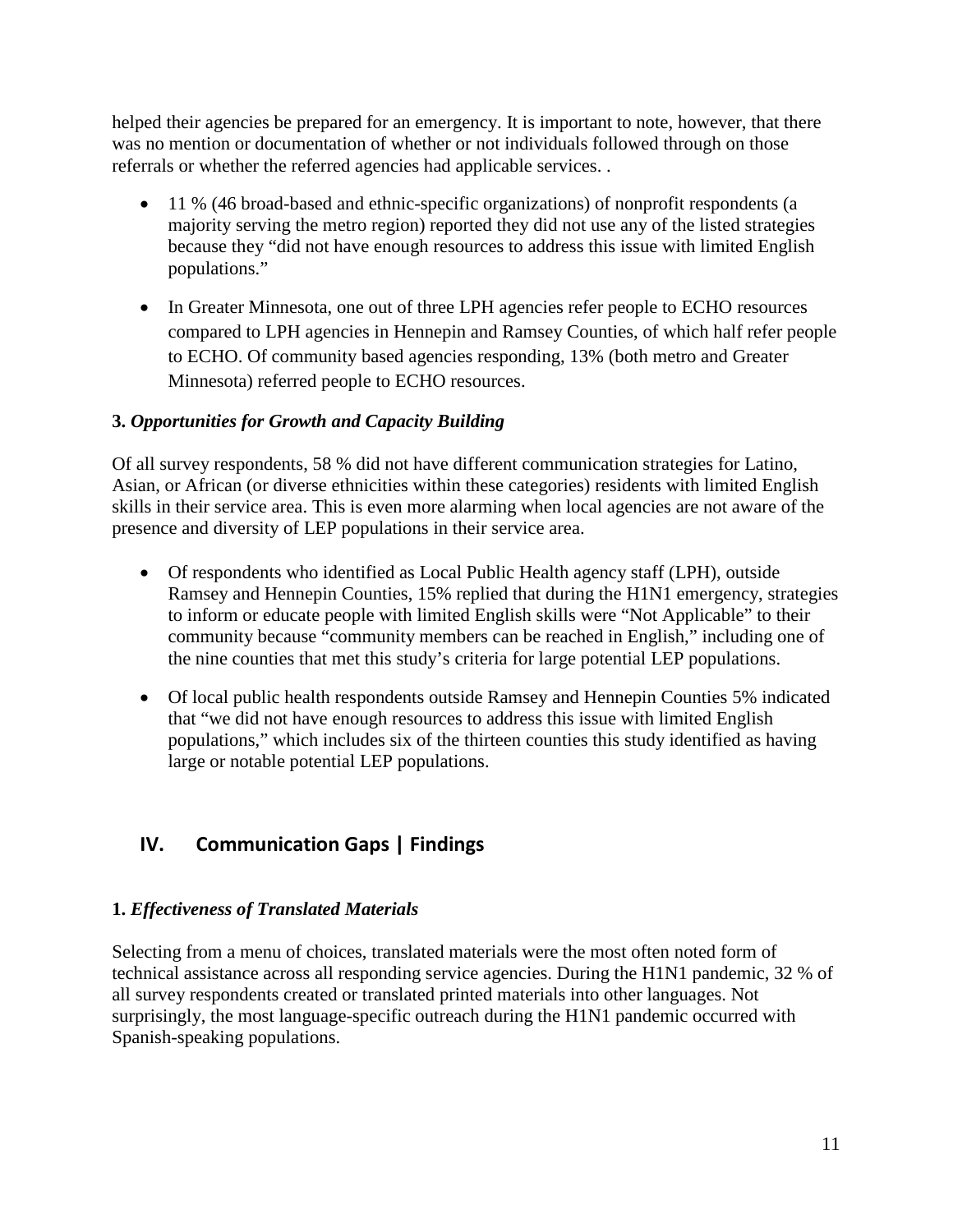Of LPH agency respondents, 34% ranked "Translation of print materials such as posters, flyers & factsheets" as the technical assistance they would find most useful in order to increase their ability to inform and communicate with non-English speakers during future health emergencies.

Ethnic community based organizations specifically commented that translated materials were useful if the information was timely. For example, respondents indicated that there was often a delay in receiving language-specific information if they received any at all. Community-based organizations may or may not have the capacity to translate materials provided in English, and sometimes if they did, they later received translated materials that duplicated their efforts.

Translated materials was rated by agencies as most useful and also most requested form of technical assistance among health, community outreach and emergency preparedness professionals. The most common form of "translated materials" mentioned by LEP focus group and interview participants were flyers sent by schools and other community programs. Translated information is particularly useful when it gives specific instructions or directions for prevention (where to go, when needed) following general information to raise awareness. It must be noted, however, that many of the focus group and interview participants, like many individuals with limited English skills, are not able to read in their native language and heavily rely on oral communication or visuals. Translated materials with visual cues help LEP populations to seek additional information, resources, or interpretation.

#### *2. Using a Mix of Media*

Of all health, community outreach and emergency preparedness professionals responding 35% "refer people to ECHO resources." However, in a followup question, almost no additional information was provided to describe which ECHO resources were referred by these agencies, or, if and how individual

#### TRANSLATED MATERIALS

*"Ready-made information would be terrific, as it will save time in getting the word out to have something that can easily be used rather than having multiple agencies working on timeconsuming translations".*

- Community-based agency respondent

- $\checkmark$  However, many of individuals with limited English skills are not able to read in their native language and heavily rely on oral communication or visuals.
- $\checkmark$  Community based agencies may use translated materials in conjunction with verbal explanation of the information presented.
- $\checkmark$  Translated materials may be a visual cue for LEP populations to take additional actions or seek specific resources.
- $\checkmark$  Translated materials are useful to community-based agencies if the information is timely.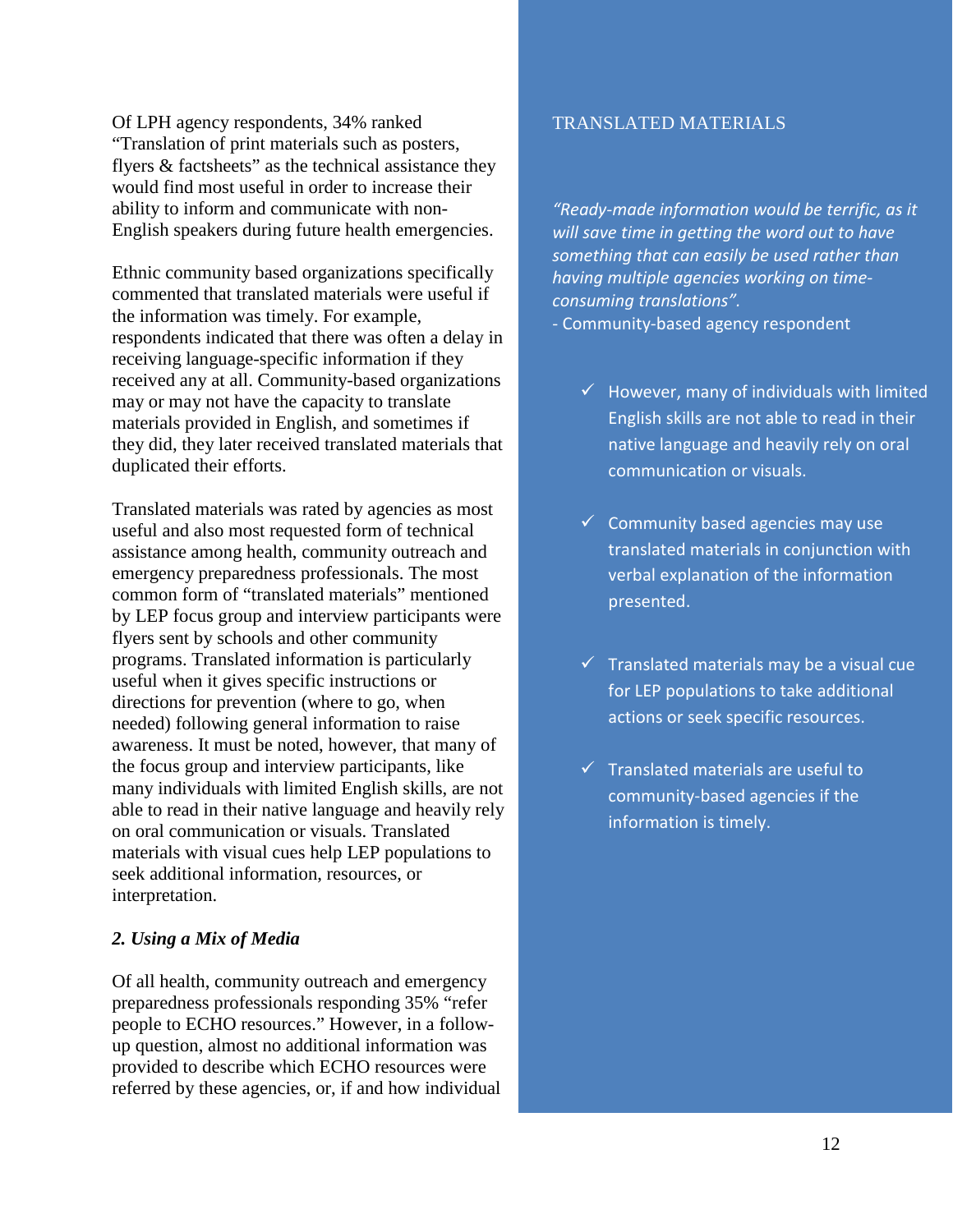*"As a home visitor, in 99% of the Hmong household that I visit, they have a radio tuned to the Hmong MN station. That is where they get their news."*

- Community health worker

 $\overline{a}$ 

residents with limited English skills then accessed these resources. In contrast, none of the residents identified ECHO as a source of information during emergencies.

Of all health, community outreach and emergency preparedness professionals responding 12% used ethnic media or multi-lingual press releases. Ethnic media was used in the Metro region for African, Asian and Latino residents, and in the Southeast region for Latino residents. LEP focus group participants in Greater Minnesota reported actively seeking health and emergency information from ethnic media outlets. Rural LEP populations stay connected to their ethnic community through culturally-specific or language-specific media (mainly available in print and radio) for news and information. Language-specific print media is limited due to frequency of printing, timeliness, and literacy, though visual cues (often in advertisements) can be helpful.

Additionally, mainstream sources with multi-lingual programming, such as BBC Somalia, Voice of America or KFAI Radio, provide ongoing coverage relevant to many LEP populations in their native language.<sup>[8](#page-12-0)</sup>

## *3. Community Outreach through Bilingual Staff and Interpreters*

Use of bilingual staff/interpreters was the most common strategy employed among health, community outreach and emergency preparedness professionals and highly rated as most useful. However, many respondents made a distinction between bilingual staff and interpreters. Bilingual staff members provide multiple functions that increase agency capacity for outreach, on an on-going and emergency basis. Bilingual staff who are consistently employed and have integrated functions are more able to provide important, non-emergency resources and build trust among residents.

Agencies, primarily LPH, without consistent bilingual staff had mixed results using contracted or short-term interpreters. Especially in time-sensitive situations, interpreters may not be readily available. It is particularly difficult to find interpreters for less-common languages or LEP residents in less densely populated regions. Outsourced interpreters may include broad interpreter and multilingual services, such as the membership based online resource, Multilingual Resource Exchange,<sup>[9](#page-12-1)</sup> however, these types of services were not specifically mentioned by respondents. Health care professionals surveyed did not feel that a directory and guide to using interpreters would be useful. Additional resources are listed at the end of this document.

<span id="page-12-0"></span><sup>&</sup>lt;sup>8</sup> Media resources: BBC Somalia: <u><http://www.bbc.co.uk/somali/></u> Hmong[: http://www.shrdo.com/](http://www.shrdo.com/) and http://hmongradioam690.com/AboutUs/about\_us.html Voice of America:<http://www.voanews.com/english/news/>

Twin Cities based community radio:<http://www.kfai.org/>

<span id="page-12-1"></span>Pan-ethnic radio:<http://kpnp1600.com/><br><sup>9</sup> Based in Minnesota, the Exchange is a partnership formed to exchange information and resources about health communication and to share multilingual health materials. http://www.health-exchange.net/about.html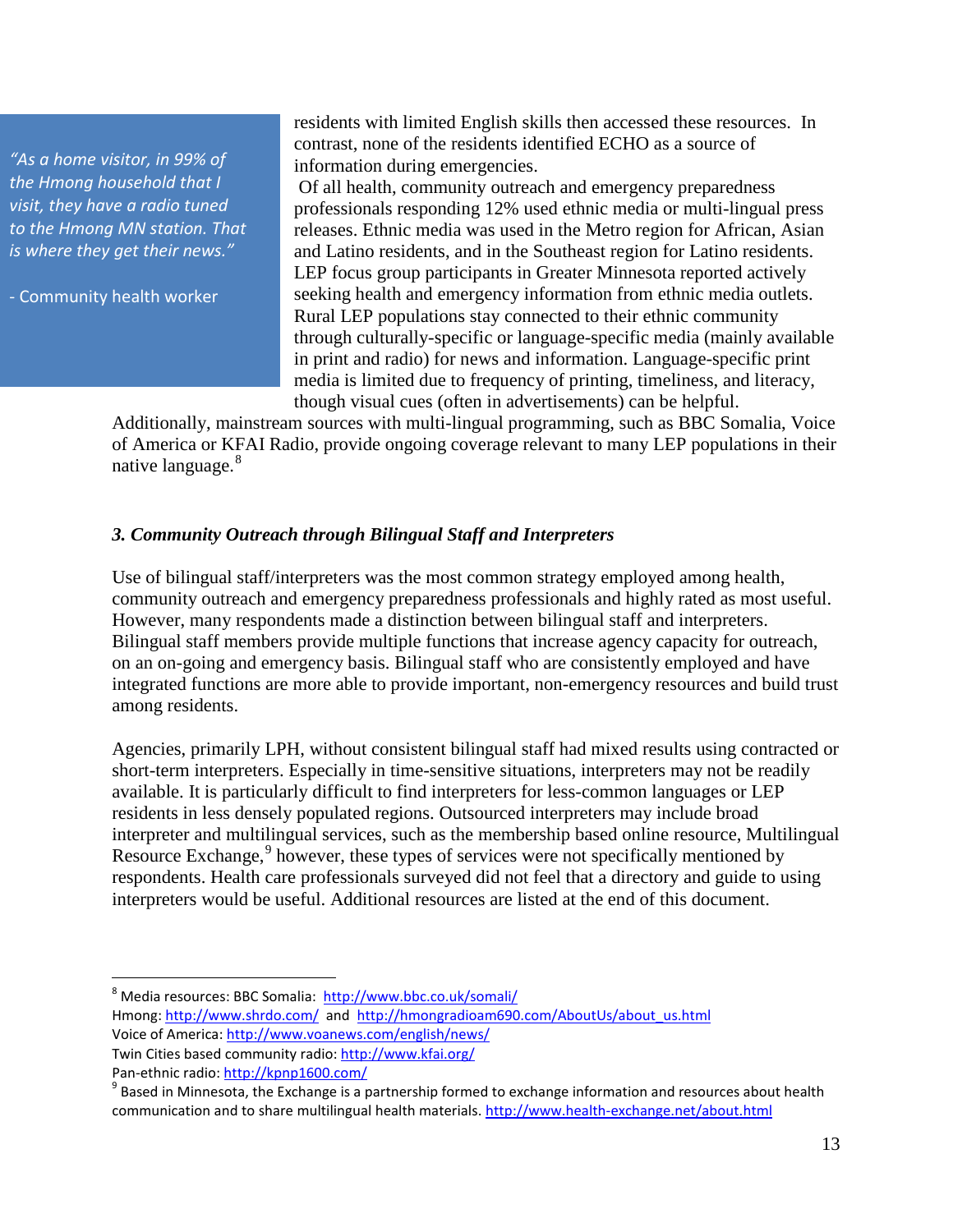#### *4. Outreach Partnerships*

Survey participants were asked about what kind of technical assistance would be most useful to them. The second highest rated technical assistance need was "establishing and sustaining partnership with ethnic-led agencies, community elders & leaders" with 18 % of LPH agencies indicating this was most useful. Interestingly, ethnic-based agencies also rated this technical assistance need the highest compared to other types of assistance. A directory or guide to using interpreters was generally rated as least useful across all respondents and agency types.

Outreach through community programs was the top most useful strategy rated by local public health agencies. Conversely, nonprofit agencies did not rate "establishing and sustaining partnerships" very high. Partnerships with organizations, elders, or key leaders were used to connect with African, Asian and Latino populations, but not consistently across all regions. Of nonprofit agencies responding (ethnic and broad-based) 11% said that they did not have enough resources to assist LEP residents. Focus group participants commented that rural ethnic agencies need help to be more connected to each other and to residents.

### EMERGENCY COMMUNICATION GAPS

- $\checkmark$  Written translated materials are needed, but also are limited in effectiveness with orally-based cultures.
- $\checkmark$  Delay in producing or distributing translated materials significantly reduces its effectiveness for emergency communication.
- $\checkmark$  Ethnic-specific and relevant media sources are a primary source of news and information for LEP populations, which is currently underutilized for emergency health communications to these target audiences.
- $\checkmark$  Bilingual staff (as opposed to temporary workers) are most effective during emergency health situations because of their value during non-emergencies in establishing the agencies that they work for as reliable sources of information.
- $\checkmark$  Outreach partnerships, particularly rural ethnic agencies, need help to be more connected to each other and to residents.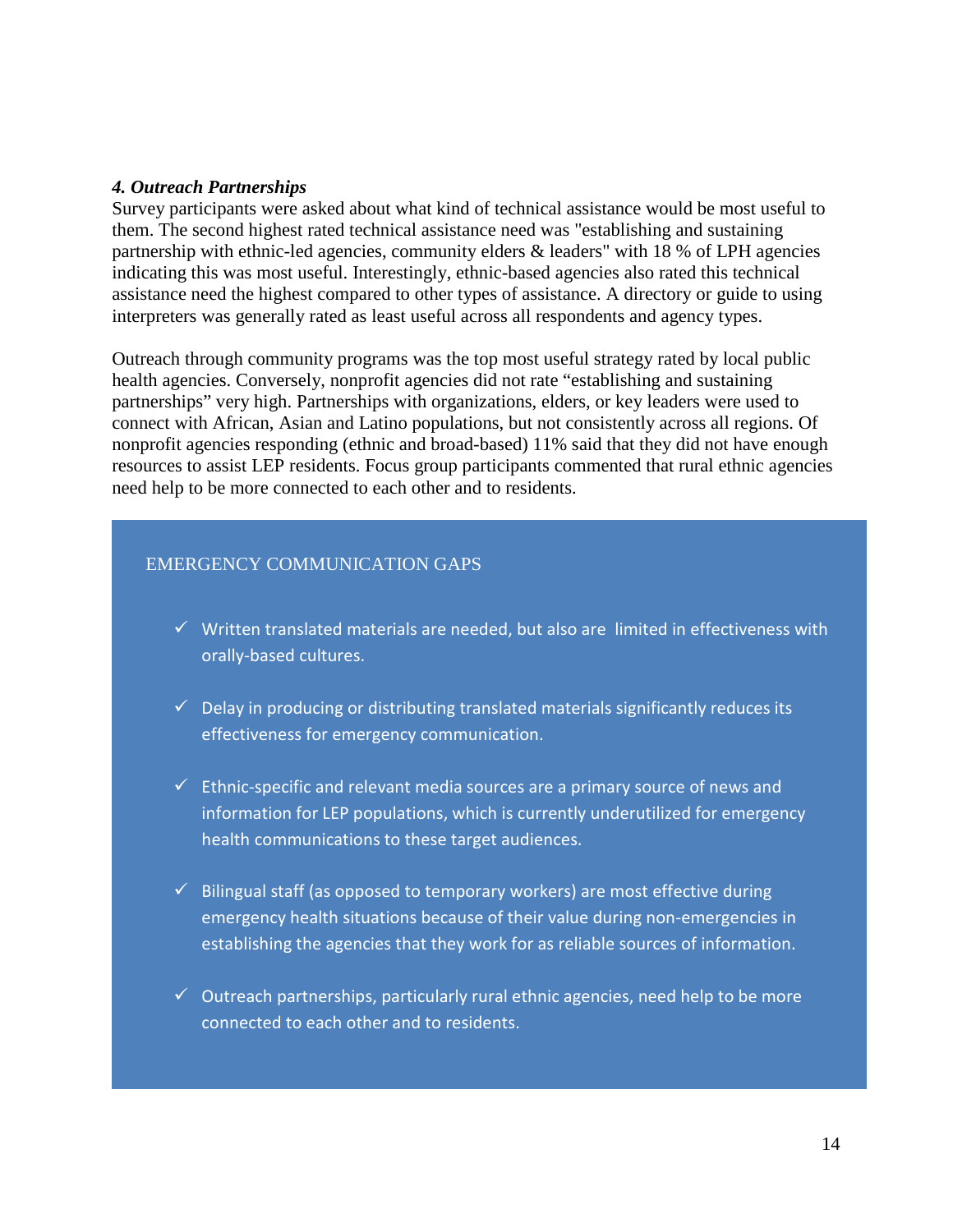| African   |                                                                                                                                                                                                                                                                 | Latino    |                                                                                                                                              |                        | Asian                                                                                                                                                                                                                  |  |  |  |
|-----------|-----------------------------------------------------------------------------------------------------------------------------------------------------------------------------------------------------------------------------------------------------------------|-----------|----------------------------------------------------------------------------------------------------------------------------------------------|------------------------|------------------------------------------------------------------------------------------------------------------------------------------------------------------------------------------------------------------------|--|--|--|
|           | Use approaches that account for<br>diversity within "African"<br>community $-$ e.g. no common<br>language among African immigrants                                                                                                                              | $\bullet$ | Use texting as a method to get<br>emergency info out in many<br>languages - "everyone has a<br>cell phone"                                   | $\bullet$<br>$\bullet$ | Establish phone trees so key<br>community contacts can quickly<br>disseminate information<br>Information must be targeted to                                                                                           |  |  |  |
| $\bullet$ | Identify two or three most reliable<br>and trusted communication<br>sources/outlets                                                                                                                                                                             | $\bullet$ | Using the same outlets,<br>coordinate with partners to<br>provide ongoing relevant info,<br>such as jobs and immigration                     |                        | families not individuals so it is<br>relevant to more people, increases<br>likelihood of information being<br>shared                                                                                                   |  |  |  |
| $\bullet$ | With Somali community, getting<br>critical information to Adult<br><b>Education Centers, Public Health</b><br>(WIC programs), BBC Somalia and<br>Voice of America which air through<br>the internet several times a day in<br>Somali language could be valuable |           | in addition to health and<br>emergency info<br>Develop community<br>relationships among and<br>between Latino organizations<br>and residents | $\bullet$<br>$\bullet$ | Increase use of ethnic media, both<br>locally and regionally, via print and<br>radio<br>Detailed information (specific action<br>steps and prevention measures) is                                                     |  |  |  |
|           | asset. Many focus group participants<br>considered them as trusted source<br>of information.                                                                                                                                                                    | $\bullet$ | Facilitate key leadership,<br>church leadership and<br>coalitions access to health                                                           |                        | better conveyed in brief school flyers<br>or letters, following mainstream<br>news (mainly TV)                                                                                                                         |  |  |  |
| $\bullet$ | With Kenyan community,<br>participants strongly felt that if the<br>information is only available through<br>the internet, then it is not as<br>important as when someone calls<br>them or talks to them and explains<br>things -the pros and cons.             | $\bullet$ | information<br>Provide information about<br>emergency situations such as<br>what to do when sirens blare.                                    | $\bullet$              | Information received and discussed<br>at workplaces and/or from<br>employers increases likelihood of<br>taking action (employers who offer<br>more info or incentive for flu vaccine,<br>also provide info about H1N1) |  |  |  |
| ٠         | With Sudanese community,<br>participants reported having strong<br>connection with faith-based<br>/churches and identified them as<br>trusted sources of information.                                                                                           |           |                                                                                                                                              |                        |                                                                                                                                                                                                                        |  |  |  |

# *LEP Participants' Suggestions by Race/Ethnicity*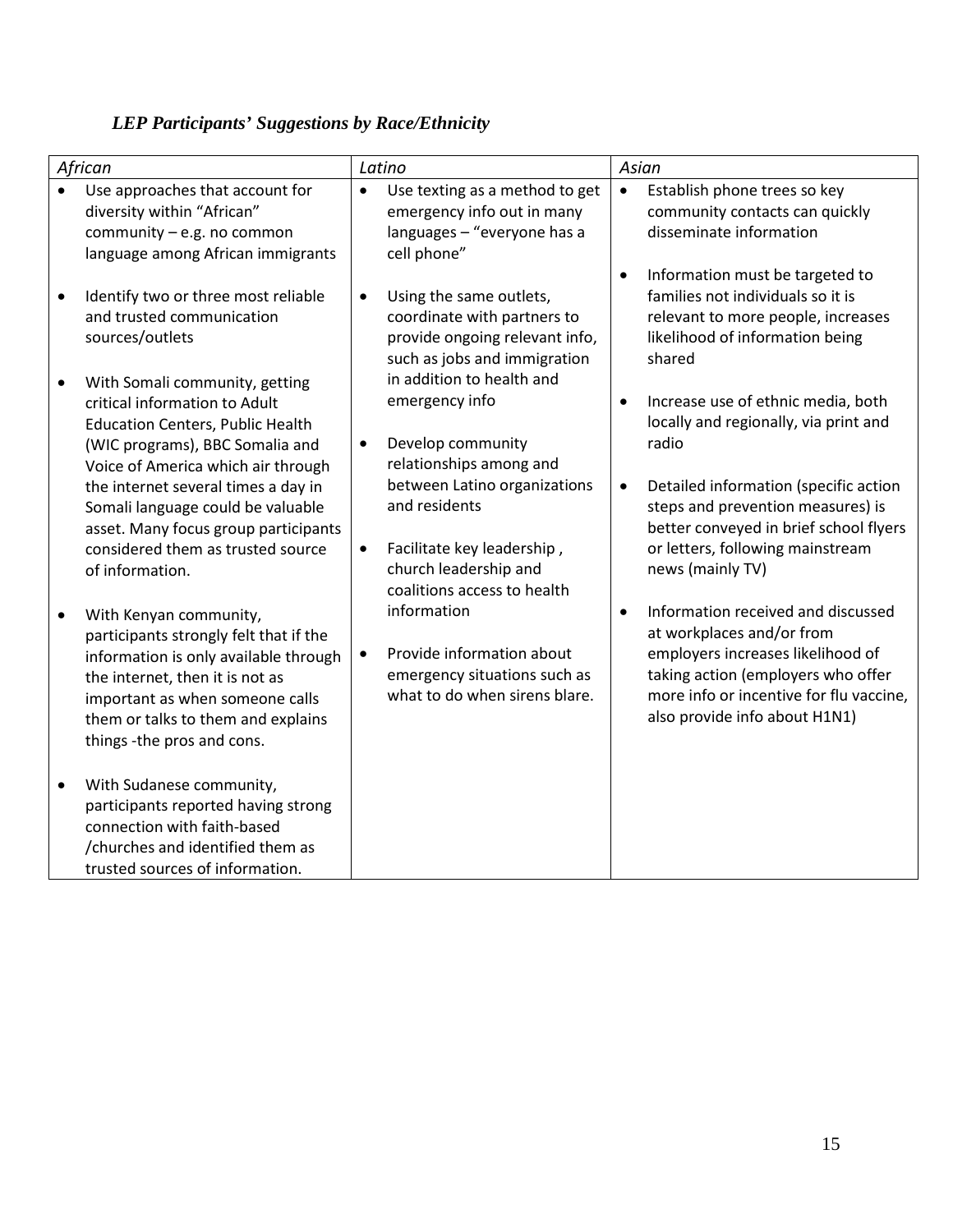# **V. Public Health System Coordination**

The public health system can be seen as hierarchal, with federal, state, regional, and local government agencies. For-profit health providers and not-for-profit health and human service agencies are also part of the system, operating with related but separate structures. This multi-faceted network of public health officials, direct service providers, and complementary human service programs is complex to navigate, even for tenured public health workers. Even so, 89.5 % of all survey respondents, which included many of these agencies, felt they received an adequate amount of information and overall communication during the H1N1 pandemic.

Regionally, different emergency health communication strategies are used for different target populations. There is room for improvement, as 58 % of individual respondents in the OMMH survey indicated there was no differentiation in strategies at the local agency level. Each local agency appears to rely on one primary emergency communication strategy to reach for all LEP populations in its service area. Specific attention is needed to strengthen community ties, interagency cooperation, and cross-cultural communication. Attention to special populations often falls on a select few agencies, divisions, or positions. This special attention can create silos or token initiatives that hinder these programs' ability to fully utilize available resources. Ongoing partnerships must be developed and maintained among various agencies/programs serving LEP residents in order to provide consistent messaging.

An integrated, yet individualized, approach to working with the different community groups is needed. Each county and each ethnic community are unique, and resources need to be flexible enough to adapt to these situations. For example, in required emergency preparedness plans, LPH should include emergency communications to LEP populations. Strategies should be tailored to local and regional LEP populations and integrated with broader emergency communication strategies. Review and assessment of these strategies should be a critical item in public health certification.

In keeping with the Department of Health's role of

#### **POLICY RECOMMENDATIONS**

- 1. Local health departments need to identify and develop relationships with formal and informal leaders of LEP populations in their communities.
- 2. Emergency messages should be available in languages that effectively reach the population at risk, potentially requiring multiple formats and delivery systems. Materials for likely Minnesota hazards should be prepared before the incident.
- 3. Organizations that serve LEP populations should be engaged as partners in preparing and delivering messages before and during an emergency.
- 4. Resources for rapid translation/interpretation for statewide and localized emergency messages should be identified and Memorandums of Understanding developed to facilitate service delivery during an emergency.
- 5. LEP focused materials for a statewide incident should be developed by MDH.
- 6. LEP focused materials for a localized incident should be developed by MDH and Local Health Departments in partnership.
- 7. The MDH Website should have translated materials that are readily accessible to LEP populations during an emergency.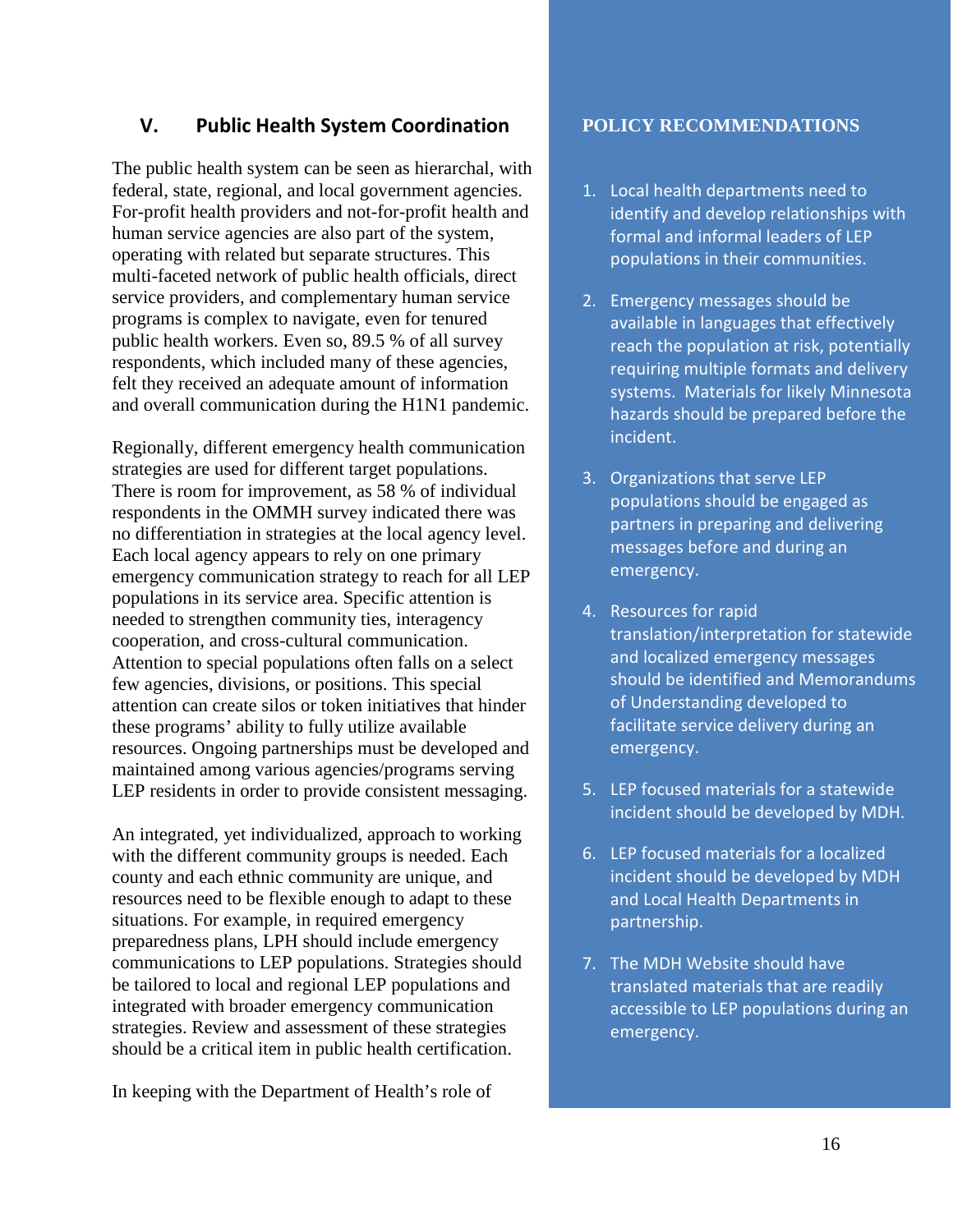guidance first and direct service second, it is clear that leveraging relationships, empowering community leaders, and enlisting the help of partners in the effort will provide the maximum impact with limited resources.

During H1N1, a working group was convened to include a cross-section of MDH participation, as well as representatives from Department of Human Services, Local Public Health and a range of non-profit organizations who do provide direct service to the target audiences.

The working group recommended and subsequently planned a state-wide community forum. The forum was held on May 5, 2009, with 53 attendees representing 43 different organizations. The goal of the forum provided information and emergency planning resources for those who might be missed by communication outreach through mainstream media. Another goal was to identify target populations, and communication challenges on a local level and highlight the role of local Public Health. Initiatives like this are making inroads in identifying and creating effective strategies. This type of interdepartmental, interagency approach will increase effectiveness of emergency communication not only to LEP populations, but also create a more cohesive infrastructure for public health.

# **VI. Recommendations to Public Health Agencies**

# *1. Strengthen Multi-lingual Media Network in Greater MN*

LEP populations in Greater Minnesota are a willing audience for multi-lingual media. Many households make special efforts to stay informed through ethnic-specific media, particularly print, radio and internet sources that are timely. Public health use of multi-lingual media resources in Greater Minnesota will strengthen this as a reliable source of information for many LEP populations.

- Increase availability of timely, translated print materials to ethnic media outlets
- Include regional radio programs and national websites that are accessible and culturally relevant in public service announcement distribution and press releases
- Stay current with multi-lingual programming, pre-recorded announcements for cable access networks or TV public service announcements must be timely and relevant
- Use texting system and use other social networks to alert and inform community
- Prioritize ethnic media in any purchased advertising campaigns (this financial support will help to build capacity and more effectively support communication goals)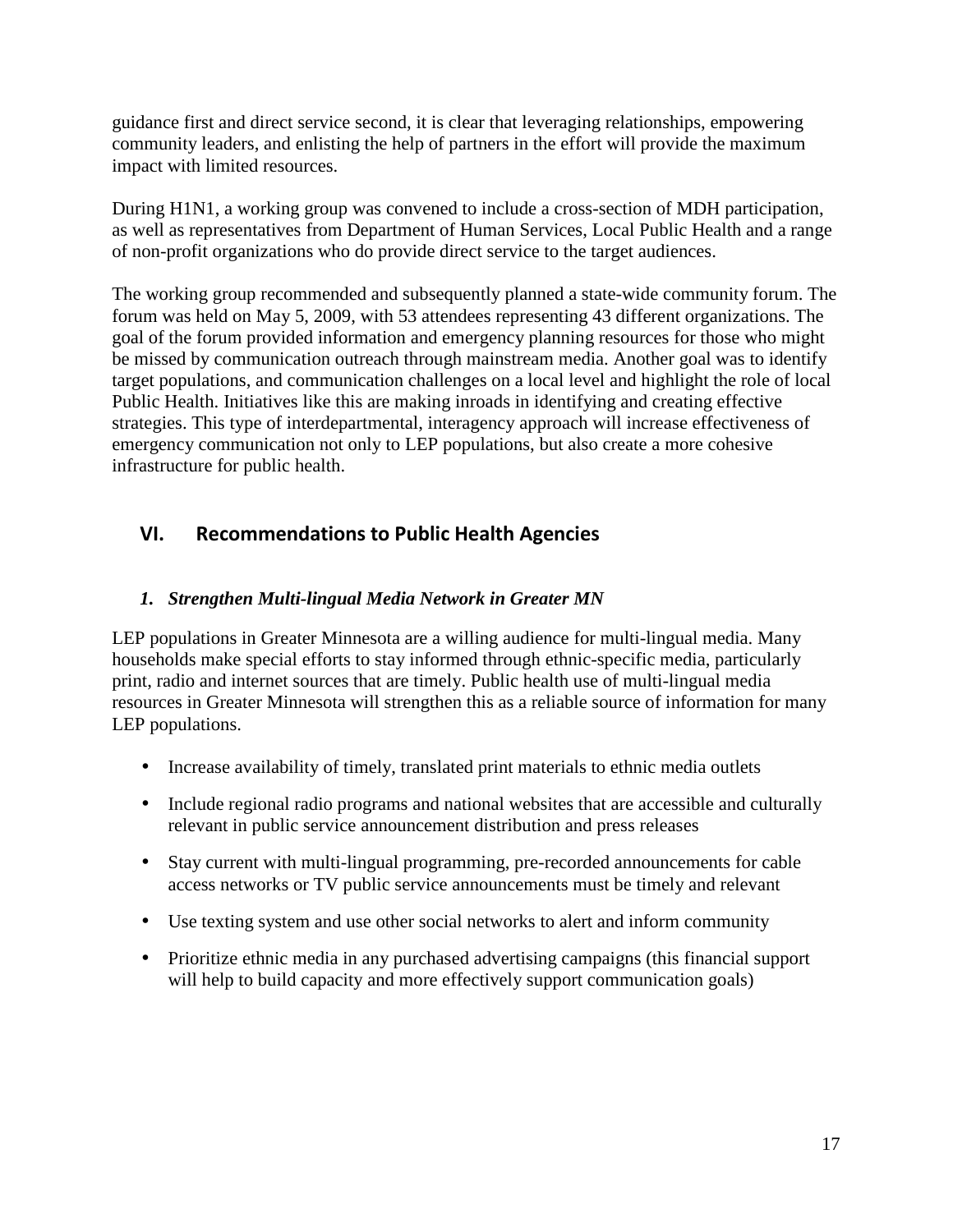# *2. Increase Community Resources and Health Education*

Twenty-five percent of recommendations from survey respondents for additional resources (not technical assistance) to reach LEP populations were about increasing use of community health workers and health educators within ethnic communities. Similarly, focus group and interview participants indicated the need for culturally sensitive health education.

- Increase the number and usage of community health workers and outreach programs, whether internally staffed or utilized through external partners.
- Provide assistance to develop leadership capacity with and among LEP residents and local organizations.

# COMMUNITY HEALTH WORKERS

- $\checkmark$  We need more bilingual health care workers trained as professionals employed in our [LPH] organization.
- $\checkmark$  Community health workers play a vital role in organizing information sessions at various locations where ethnic communities are concentrated.
- $\checkmark$  Community Health Workers and public health nurses who represent the ethnic communities of our local area are educating members

# *3. Maintain Community Relationships*

LEP populations are growing in rural areas, although these populations remain less dense compared to metro region. Partnerships with organizations, elders, or key leaders were used to connect with African, Asian and Latino populations, but not consistently across all regions. Focus group and interview participants commented that rural ethnic agencies need help to be more connected to each other and to residents. This was repeated by 11 % of nonprofit agencies (ethnic and broad-based) who indicated their agency did not have enough resources to assist LEP residents.

Notably, an LPH respondent in a region without a high LEP population commented, "This experience [health communications response during the H1N1 pandemic] has brought awareness to our agency regarding outreach to and engaging the entire population. We will need to be mindful of changing demographics and adjust our strategies in the future if demographics have changed."

- Education and awareness outreach must be ongoing, bi-lingual and well-equipped with multiple types of news and information.
- Build relationships with residents from diverse communities to better understand and frame relevant news to dynamic LEP populations.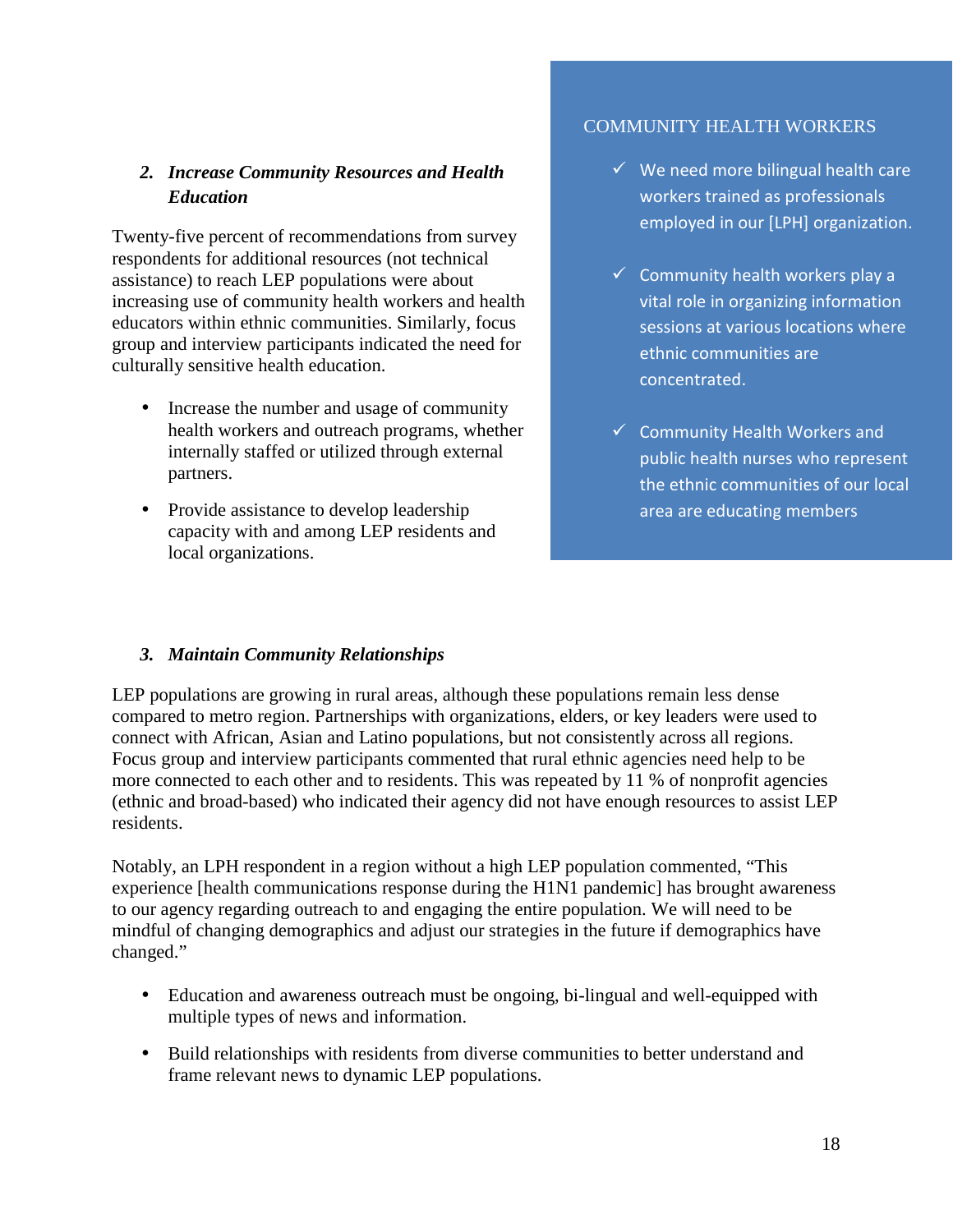# **VII. Coordination Between MDH Divisions**

A critical element of communications planning is ensuring that people and entities who are not accustomed to responding to health crises understand the actions and priorities required to prepare for and respond to a health emergency.

Emergency job functions might be integrated across divisions such as: Office of Emergency Preparedness (OEP), Office of Minority and Multicultural Health (OMMH), Immunization, Tuberculosis, and International Health (ITIH) Refugee Health Division, Infectious Disease Epidemiology, Prevention and Control (IDEPC). For example, these personnel may be more intentionally utilized across divisions as:

- Just in time training team leaders
- LEP communications coordinator
- DOC Public Information Officer

Representatives of these divisions should work together to ensure clear, effective and coordinated risk communication, locally and regionally, before and during an emergency. This includes identifying credible spokespersons at all levels of government and through community channels to effectively coordinate and communicate helpful, informative messages in a timely manner.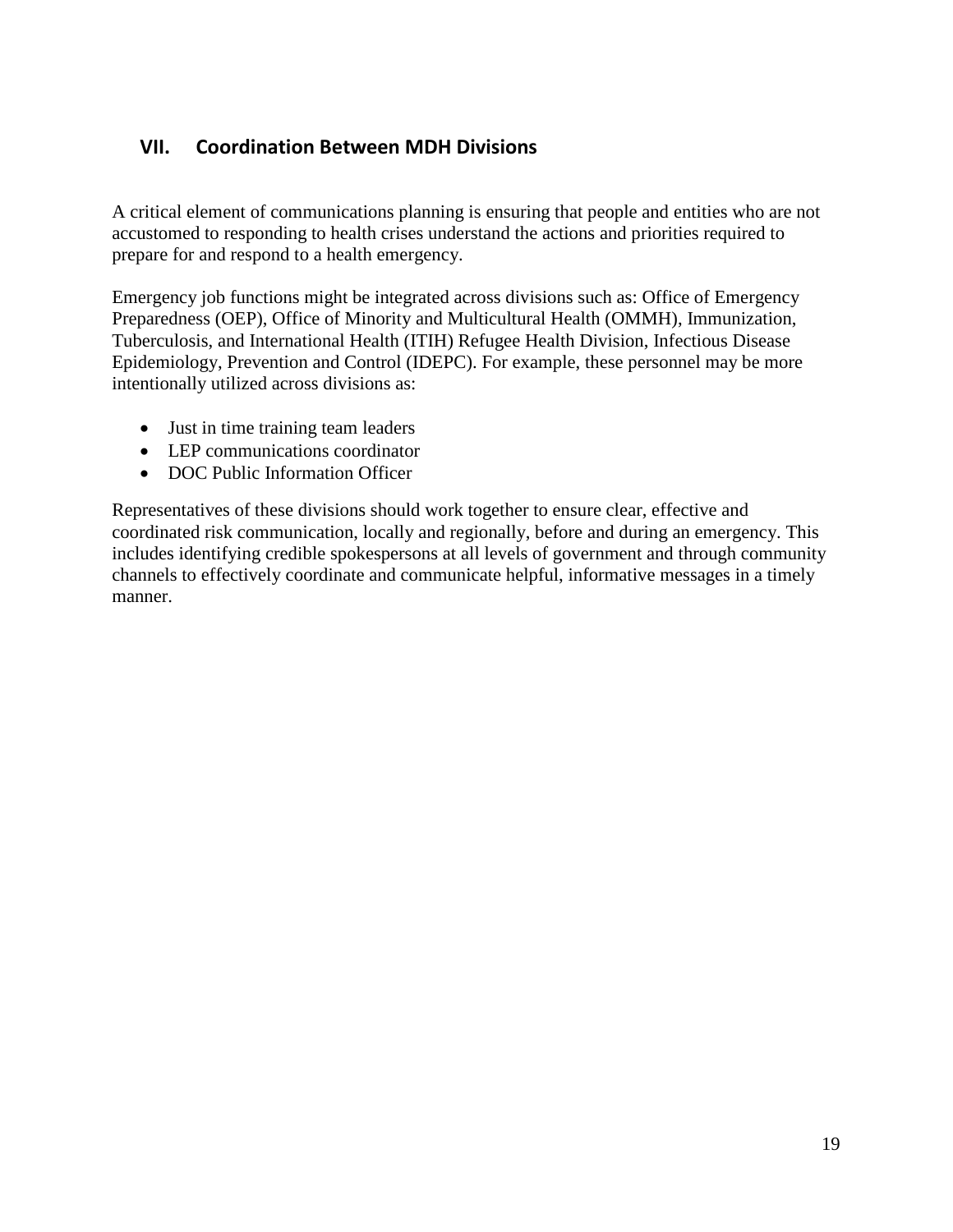# **VIII. Additional Resources**

#### *Minnesota Department of Health Resources*

2012 Health Resources Directory for Diverse Cultural Communities http://www.health.state.mn.us/divs/idepc/refugee/directory.html

2012 DIVERSE COMMUNITY MEDIA DIRECTORY: Local Community Press, Radio, and TV Programs in Minnesota Hard copies by contacting the MDH Refugee Health Program at 651-201-5414 (Twin Cities) or 877-676-5414. http://www.health.state.mn.us/divs/idepc/refugee/ethnicmedia.pdf

2010 Mutual Assistance Association – Community-based Organizations Directory Hard copies by contacting the MDH Refugee Health Program at 651-201-5414 (Twin Cities) or 877-676-5414. [Http://www.health.state.mn.us/divs/idepc/refugee/index.html](http://www.health.state.mn.us/divs/idepc/refugee/index.html) 

#### *Public Health Resources*

CIDRAP U of M http://www.cidrap.umn.edu/cidrap/index.html

Countryside Public Health website: <http://countrysidepublichealth.org/>

#### SCHSAC REPORT:

[http://www.health.state.mn.us/divs/cfh/ophp/system/schsac/reports/docs/2011emergency](http://www.health.state.mn.us/divs/cfh/ophp/system/schsac/reports/docs/2011emergency_finalreport.pdf) [\\_finalreport.pdf](http://www.health.state.mn.us/divs/cfh/ophp/system/schsac/reports/docs/2011emergency_finalreport.pdf)

Rand Health Resource List [http://www.rand.org/health/projects/special-needs-populations-mapping/promising](http://www.rand.org/health/projects/special-needs-populations-mapping/promising-practices/resources.html#lep)[practices/resources.html#lep](http://www.rand.org/health/projects/special-needs-populations-mapping/promising-practices/resources.html#lep) 

FEMA Blog <http://blog.fema.gov/2012/04/engaging-latino-communities-in.html>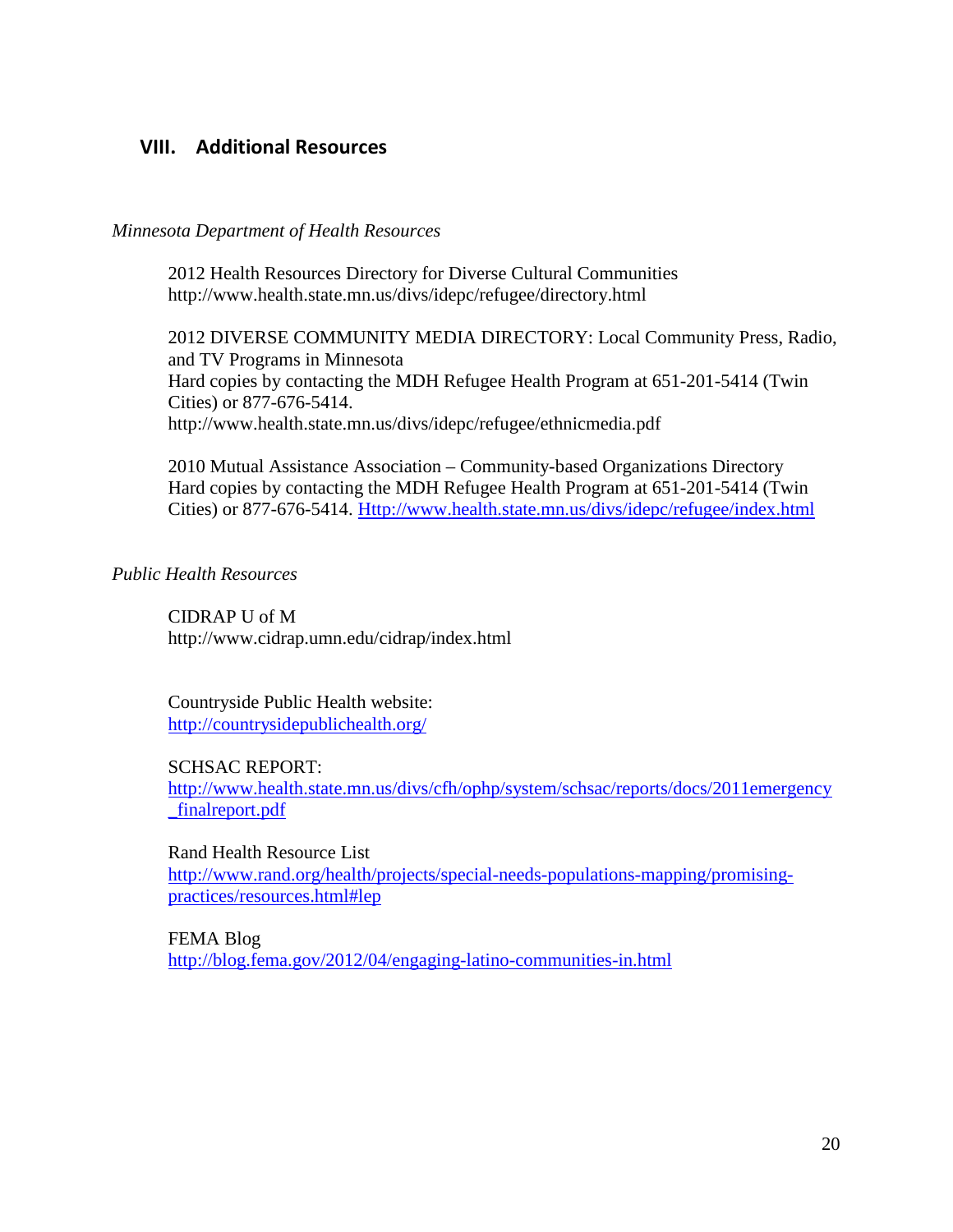*Translation, Multi-lingual Services*

Multilingual Resource Exchange [www.health-exchange.net](http://www.health-exchange.net/)

*Adult Education Outreach Partners* 

Minnesota Adult Basic Education networks by region [http://mnabe.themlc.org/Statewide\\_Map.html](http://mnabe.themlc.org/Statewide_Map.html)

### *Planning Tools*

The ECHO Emergency Operations Plan is available: [http://www.echominnesota.org/sites/default/files/Signed%20ECHO%20Emergency%20](http://www.echominnesota.org/sites/default/files/Signed%20ECHO%20Emergency%20Operations%20Plan%20EOP%20BOD%20Approved%20112310_0.pdf) [Operations%20Plan%20EOP%20BOD%20Approved%20112310\\_0.pdf](http://www.echominnesota.org/sites/default/files/Signed%20ECHO%20Emergency%20Operations%20Plan%20EOP%20BOD%20Approved%20112310_0.pdf)

ECHO Field Operations Guide:

[http://www.echominnesota.org/sites/default/files/Signed%20ECHO%20Field%20Operati](http://www.echominnesota.org/sites/default/files/Signed%20ECHO%20Field%20Operations%20Guide%20FOG%20BOD%20Approved%20112310.pdf) [ons%20Guide%20FOG%20BOD%20Approved%20112310.pdf](http://www.echominnesota.org/sites/default/files/Signed%20ECHO%20Field%20Operations%20Guide%20FOG%20BOD%20Approved%20112310.pdf)

ECHO TOOL KIT: [http://www.echominnesota.org/webinar-communicating-without](http://www.echominnesota.org/webinar-communicating-without-english)[english](http://www.echominnesota.org/webinar-communicating-without-english)

Emergency Managers Tool Kit: Meeting the Needs of Latino Communities [http://www.nclr.org/index.php/publications/emergency\\_managers\\_tool\\_kit\\_meeting\\_the\\_](http://www.nclr.org/index.php/publications/emergency_managers_tool_kit_meeting_the_needs_of_latino_communities/) [needs\\_of\\_latino\\_communities/](http://www.nclr.org/index.php/publications/emergency_managers_tool_kit_meeting_the_needs_of_latino_communities/)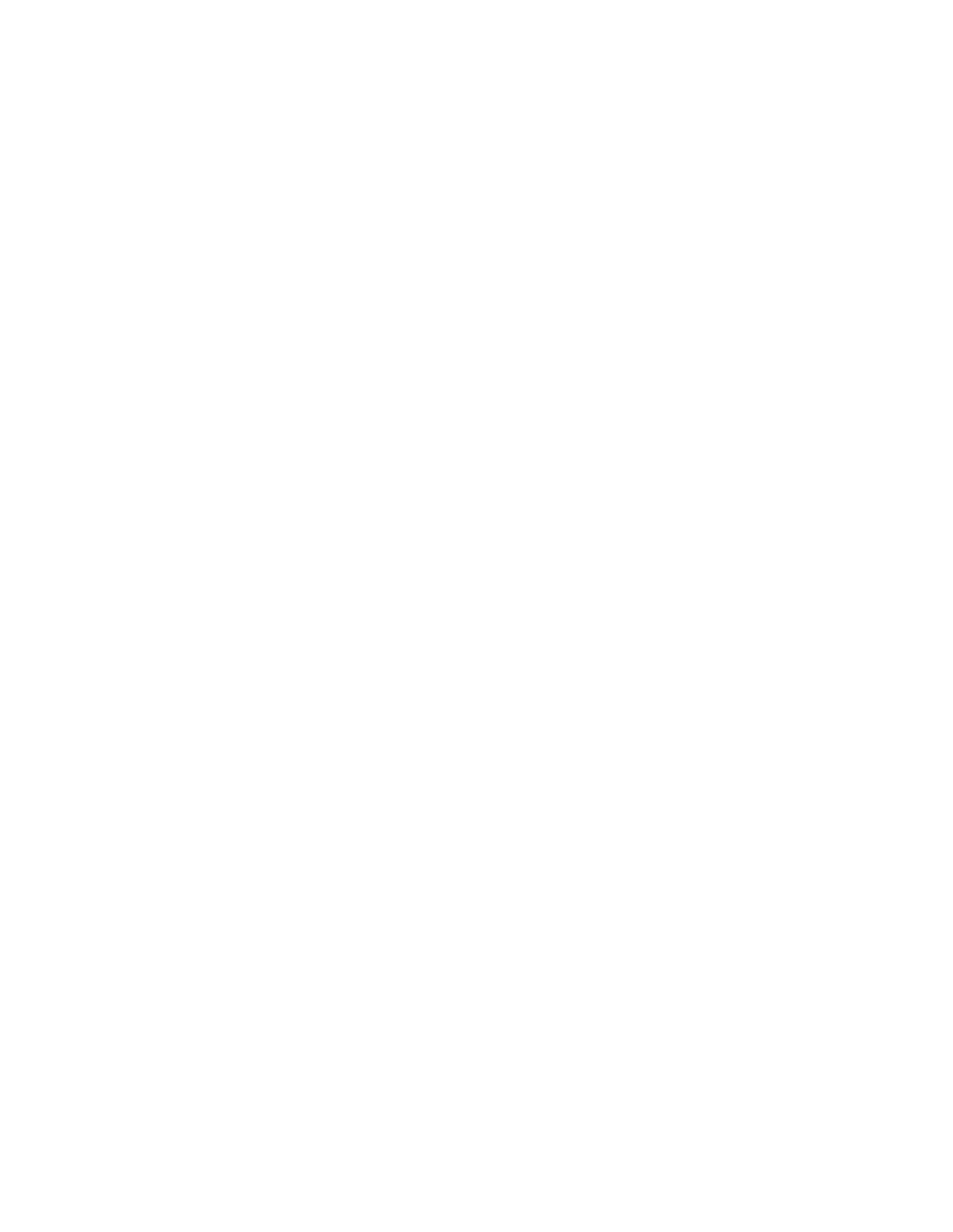## **Appendix 1: Minnesota population by race and Hispanic origin for counties**

2010 Census Redistricting Data (Public Law 94-171) Summary File NOTE: For information on confidentiality protection, nonsampling error, and definitions, see: http://www.census.gov/prod/cen2010/pl94-171.pdf

Geographic area **Race** 

|                  |                      |            |                               |         |                 |            |         | Native         |         |         |           |
|------------------|----------------------|------------|-------------------------------|---------|-----------------|------------|---------|----------------|---------|---------|-----------|
|                  |                      |            |                               |         |                 | American   |         | Hawaiian       |         |         | Hispanic  |
|                  |                      |            |                               |         | <b>Black or</b> | Indian and |         | and Other Some |         | Two or  | or Latino |
| County           |                      | Total      | One race                      |         | African         | Alaska     |         | Pacific        | Other   | More    | (of any   |
| <b>FIPS Code</b> | County               | population | total                         | White   | American        | Native     | Asian   | Islander       | Race    | Races   | race)     |
|                  | Minnesota            |            | 5,303,925 5,178,780 4,524,062 |         | 274,412         | 60,916     | 214,234 | 2,156          | 103,000 | 125,145 | 250,258   |
|                  | 1 Aitkin County      | 16,202     | 15,993                        | 15,494  | 57              | 390        | 27      | 4              | 21      | 209     | 151       |
|                  | 3 Anoka County       | 330,844    | 322,323                       | 287,802 | 14,503          | 2,257      | 12,868  | 104            | 4,789   | 8,521   | 12,020    |
|                  | 5 Becker County      | 32,504     | 31,532                        | 28,720  | 138             | 2,455      | 125     | $\overline{7}$ | 87      | 972     | 398       |
|                  | 7 Beltrami County    | 44,442     | 43,065                        | 33,359  | 262             | 9,004      | 309     | 18             | 113     | 1,377   | 676       |
|                  | 9 Benton County      | 38,451     | 37,836                        | 36,348  | 749             | 159        | 425     | 4              | 151     | 615     | 632       |
|                  | 11 Big Stone County  | 5,269      | 5,227                         | 5,175   | 11              | 22         | 4       | 0              | 15      | 42      | 41        |
|                  | 13 Blue Earth County | 64,013     | 62,988                        | 59,400  | 1,741           | 178        | 1,249   | 22             | 398     | 1,025   | 1,586     |
|                  | 15 Brown County      | 25,893     | 25,710                        | 25,245  | 61              | 21         | 153     | $\overline{2}$ | 228     | 183     | 860       |
|                  | 17 Carlton County    | 35,386     | 34,531                        | 31,727  | 498             | 2,086      | 160     | 4              | 56      | 855     | 484       |
|                  | 19 Carver County     | 91,042     | 89,606                        | 84,450  | 1,124           | 208        | 2,478   | 15             | 1,331   | 1,436   | 3,515     |
|                  | 21 Cass County       | 28,567     | 27,940                        | 24,534  | 61              | 3,196      | 88      | 3              | 58      | 627     | 340       |
|                  | 23 Chippewa County   | 12,441     | 12,287                        | 11,632  | 65              | 119        | 57      | 97             | 317     | 154     | 611       |
|                  | 25 Chisago County    | 53,887     | 53,217                        | 51,621  | 645             | 324        | 478     | 10             | 139     | 670     | 835       |
|                  | 27 Clay County       | 58,999     | 57,724                        | 54,684  | 842             | 803        | 846     | 21             | 528     | 1,275   | 2,056     |
|                  | 29 Clearwater County | 8,695      | 8,430                         | 7,579   | 30              | 782        | 21      | $\mathbf{1}$   | 17      | 265     | 120       |
|                  | 31 Cook County       | 5,176      | 5,065                         | 4,559   | 17              | 446        | 27      | 3              | 13      | 111     | 58        |
|                  | 33 Cottonwood County | 11,687     | 11,539                        | 10,773  | 87              | 27         | 317     | 17             | 318     | 148     | 720       |
|                  | 35 Crow Wing County  | 62,500     | 61,592                        | 60,368  | 313             | 526        | 232     | 16             | 137     | 908     | 652       |
|                  | 37 Dakota County     | 398,552    | 387,078                       | 339,499 | 18,709          | 1,647      | 17,451  | 216            | 9,556   | 11,474  | 23,966    |
|                  | 39 Dodge County      | 20,087     | 19,814                        | 19,294  | 60              | 54         | 90      | 4              | 312     | 273     | 915       |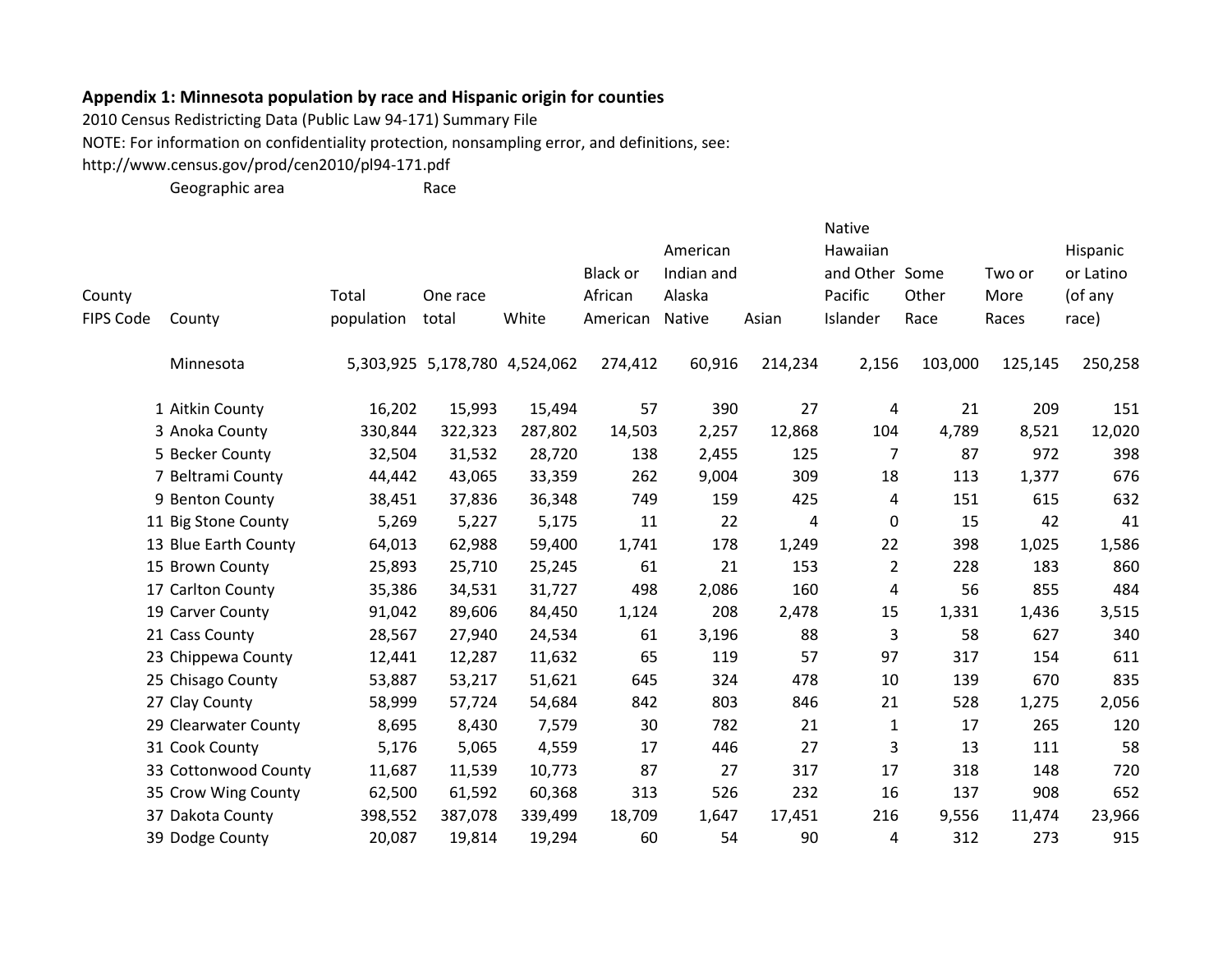| 41 Douglas County        | 36,009 | 35,682              | 35,186  | 150     | 105    | 164         | 4              | 73     | 327    | 341    |
|--------------------------|--------|---------------------|---------|---------|--------|-------------|----------------|--------|--------|--------|
| 43 Faribault County      | 14,553 | 14,419              | 14,042  | 47      | 62     | 43          | 0              | 225    | 134    | 817    |
| 45 Fillmore County       | 20,866 | 20,693              | 20,497  | 49      | 22     | 71          | 0              | 54     | 173    | 207    |
| 47 Freeborn County       | 31,255 | 30,737              | 29,121  | 231     | 68     | 238         | 18             | 1,061  | 518    | 2,750  |
| 49 Goodhue County        | 46,183 | 45,464              | 43,684  | 445     | 533    | 274         | 17             | 511    | 719    | 1,342  |
| 51 Grant County          | 6,018  | 5,949               | 5,864   | 19      | 9      | 14          | $\mathbf{1}$   | 42     | 69     | 94     |
| 53 Hennepin County       |        | 1,152,425 1,114,976 | 856,834 | 136,262 | 10,591 | 71,905      | 506            | 38,878 | 37,449 | 77,676 |
| 55 Houston County        | 19,027 | 18,807              | 18,570  | 101     | 33     | 89          | $\overline{2}$ | 12     | 220    | 132    |
| 57 Hubbard County        | 20,428 | 20,063              | 19,314  | 48      | 557    | 50          | $\overline{2}$ | 92     | 365    | 327    |
| 59 Isanti County         | 37,816 | 37,200              | 36,319  | 245     | 174    | 309         | 19             | 134    | 616    | 582    |
| 61 Itasca County         | 45,058 | 44,135              | 42,195  | 144     | 1,568  | 142         | 12             | 74     | 923    | 417    |
| 63 Jackson County        | 10,266 | 10,162              | 9,830   | 47      | 24     | 140         | $\mathbf{1}$   | 120    | 104    | 277    |
| 65 Kanabec County        | 16,239 | 15,989              | 15,754  | 55      | 90     | 53          | 3              | 34     | 250    | 214    |
| 67 Kandiyohi County      | 42,239 | 41,732              | 39,206  | 984     | 130    | 172         | 19             | 1,221  | 507    | 4,710  |
| 69 Kittson County        | 4,552  | 4,527               | 4,484   | $11\,$  | 4      | 16          | 0              | 12     | 25     | 69     |
| 71 Koochiching County    | 13,311 | 13,054              | 12,593  | 78      | 311    | 44          | 3              | 25     | 257    | 147    |
| 73 Lac qui Parle County  | 7,259  | 7,198               | 7,087   | 17      | 17     | 29          | 3              | 45     | 61     | 108    |
| 75 Lake County           | 10,866 | 10,729              | 10,616  | 16      | 51     | 31          | 0              | 15     | 137    | 80     |
| 77 Lake of the Woods Cou | 4,045  | 3,962               | 3,874   | 14      | 28     | 33          | 0              | 13     | 83     | 35     |
| 79 Le Sueur County       | 27,703 | 27,394              | 26,443  | 94      | 81     | 161         | 5              | 610    | 309    | 1,444  |
| 81 Lincoln County        | 5,896  | 5,851               | 5,777   | 8       | 9      | 14          | 0              | 43     | 45     | 72     |
| 83 Lyon County           | 25,857 | 25,455              | 23,360  | 587     | 114    | 679         | 7              | 708    | 402    | 1,541  |
| 85 McLeod County         | 36,651 | 36,290              | 35,159  | 199     | 101    | 267         | 17             | 547    | 361    | 1,811  |
| 87 Mahnomen County       | 5,413  | 4,946               | 2,713   | 11      | 2,215  | $\mathsf 3$ | $\mathbf{1}$   | 3      | 467    | 99     |
| 89 Marshall County       | 9,439  | 9,358               | 9,119   | 26      | 43     | 19          | 3              | 148    | 81     | 337    |
| 91 Martin County         | 20,840 | 20,652              | 20,142  | 64      | 59     | 104         | 6              | 277    | 188    | 744    |
| 93 Meeker County         | 23,300 | 23,128              | 22,663  | 77      | 44     | 59          | 13             | 272    | 172    | 767    |
| 95 Mille Lacs County     | 26,097 | 25,614              | 23,778  | 97      | 1,571  | 83          | $\overline{7}$ | 78     | 483    | 377    |
| 97 Morrison County       | 33,198 | 32,839              | 32,426  | 131     | 66     | 101         | 11             | 104    | 359    | 402    |
| 99 Mower County          | 39,163 | 38,435              | 35,495  | 818     | 97     | 649         | 40             | 1,336  | 728    | 4,138  |
| 101 Murray County        | 8,725  | 8,654               | 8,435   | 25      | 11     | 78          | $\overline{2}$ | 103    | 71     | 242    |
| 103 Nicollet County      | 32,727 | 32,261              | 30,666  | 667     | 99     | 431         | $\mathbf{1}$   | 397    | 466    | 1,226  |
| 105 Nobles County        | 21,378 | 20,984              | 16,206  | 743     | 111    | 1,168       | 10             | 2,746  | 394    | 4,820  |
| 107 Norman County        | 6,852  | 6,694               | 6,455   | 13      | 109    | 25          | 0              | 92     | 158    | 276    |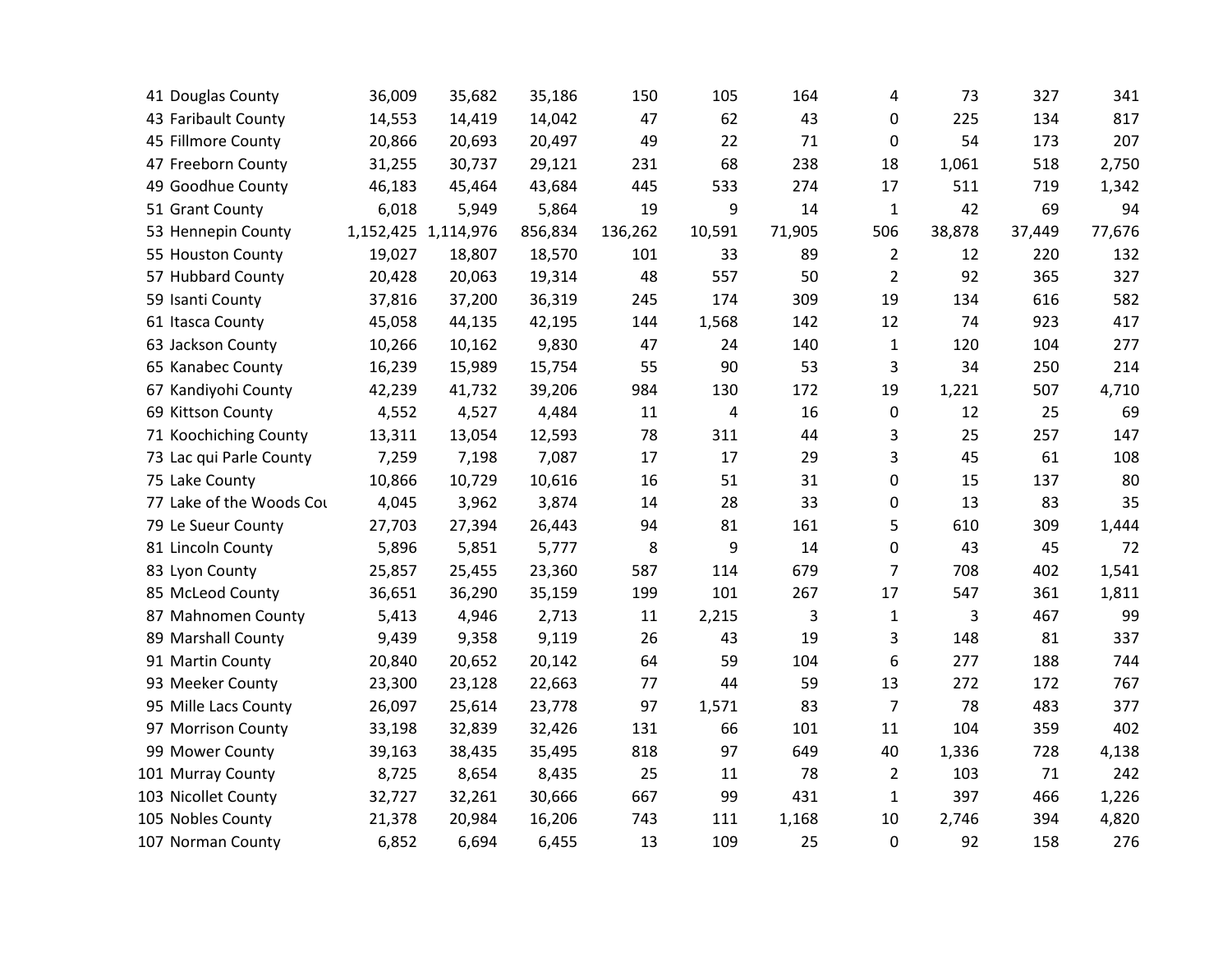| 109 Olmsted County        | 144,248 | 141,067 | 123,605 | 6,870  | 353   | 7,806  | 65               | 2,368  | 3,181  | 6,081  |
|---------------------------|---------|---------|---------|--------|-------|--------|------------------|--------|--------|--------|
| 111 Otter Tail County     | 57,303  | 56,604  | 55,080  | 430    | 279   | 271    | 34               | 510    | 699    | 1,490  |
| 113 Pennington County     | 13,930  | 13,681  | 13,067  | 192    | 213   | 87     | $\mathbf{1}$     | 121    | 249    | 380    |
| 115 Pine County           | 29,750  | 29,192  | 27,347  | 597    | 921   | 131    | 8                | 188    | 558    | 723    |
| 117 Pipestone County      | 9,596   | 9,416   | 8,975   | 56     | 100   | 69     | 0                | 216    | 180    | 355    |
| 119 Polk County           | 31,600  | 30,935  | 29,495  | 270    | 453   | 218    | $\overline{2}$   | 497    | 665    | 1,720  |
| 121 Pope County           | 10,995  | 10,898  | 10,766  | 38     | 24    | 39     | $\overline{2}$   | 29     | 97     | 95     |
| 123 Ramsey County         | 508,640 | 491,084 | 356,547 | 56,170 | 4,043 | 59,301 | 247              | 14,776 | 17,556 | 36,483 |
| 125 Red Lake County       | 4,089   | 4,029   | 3,934   | 8      | 52    | 4      | 4                | 27     | 60     | 101    |
| 127 Redwood County        | 16,059  | 15,744  | 14,305  | 75     | 796   | 507    | 2                | 59     | 315    | 335    |
| 129 Renville County       | 15,730  | 15,565  | 15,014  | 44     | 91    | 54     | $\boldsymbol{6}$ | 356    | 165    | 1,046  |
| 131 Rice County           | 64,142  | 62,979  | 57,275  | 2,072  | 300   | 1,314  | 40               | 1,978  | 1,163  | 5,122  |
| 133 Rock County           | 9,687   | 9,568   | 9,365   | 59     | 34    | 53     | $\mathbf{1}$     | 56     | 119    | 197    |
| 135 Roseau County         | 15,629  | 15,419  | 14,767  | 39     | 201   | 392    | 3                | 17     | 210    | 116    |
| 137 St. Louis County      | 200,226 | 195,711 | 186,212 | 2,739  | 4,477 | 1,774  | 64               | 445    | 4,515  | 2,409  |
| 139 Scott County          | 129,928 | 126,990 | 112,212 | 3,376  | 1,072 | 7,347  | 97               | 2,886  | 2,938  | 5,771  |
| 141 Sherburne County      | 88,499  | 86,999  | 83,211  | 1,689  | 439   | 1,131  | 18               | 511    | 1,500  | 1,941  |
| 143 Sibley County         | 15,226  | 15,046  | 14,430  | 48     | 30    | 85     | $\overline{2}$   | 451    | 180    | 1,098  |
| 145 Stearns County        | 150,642 | 148,307 | 138,262 | 4,658  | 473   | 2,982  | 61               | 1,871  | 2,335  | 4,190  |
| 147 Steele County         | 36,576  | 36,066  | 34,038  | 1,013  | 86    | 281    | 8                | 640    | 510    | 2,282  |
| 149 Stevens County        | 9,726   | 9,555   | 9,110   | 76     | 89    | 146    | 5                | 129    | 171    | 337    |
| 151 Swift County          | 9,783   | 9,691   | 9,453   | 49     | 36    | 21     | 3                | 129    | 92     | 350    |
| 153 Todd County           | 24,895  | 24,571  | 23,727  | 94     | 87    | 103    | 44               | 516    | 324    | 1,288  |
| 155 Traverse County       | 3,558   | 3,518   | 3,352   | 13     | 139   | 4      | $\mathbf{1}$     | 9      | 40     | 50     |
| 157 Wabasha County        | 21,676  | 21,461  | 21,000  | 80     | 38    | 97     | $\mathbf{1}$     | 245    | 215    | 592    |
| 159 Wadena County         | 13,843  | 13,632  | 13,380  | 111    | 65    | 36     | 0                | 40     | 211    | 176    |
| 161 Waseca County         | 19,136  | 18,844  | 17,933  | 380    | 148   | 128    | 5                | 250    | 292    | 985    |
| 163 Washington County     | 238,136 | 233,127 | 209,012 | 8,579  | 1,088 | 12,071 | 77               | 2,300  | 5,009  | 8,127  |
| 165 Watonwan County       | 11,211  | 11,079  | 9,740   | 82     | 48    | 89     | $\overline{2}$   | 1,118  | 132    | 2,338  |
| 167 Wilkin County         | 6,576   | 6,505   | 6,381   | 15     | 64    | 18     | $\boldsymbol{0}$ | 27     | 71     | 130    |
| 169 Winona County         | 51,461  | 50,860  | 48,573  | 650    | 133   | 1,101  | $\overline{2}$   | 401    | 601    | 1,244  |
| 171 Wright County         | 124,700 | 122,794 | 118,518 | 1,328  | 419   | 1,478  | 44               | 1,007  | 1,906  | 3,052  |
| 173 Yellow Medicine Count | 10,438  | 10,313  | 9,806   | 16     | 314   | 33     | 6                | 138    | 125    | 397    |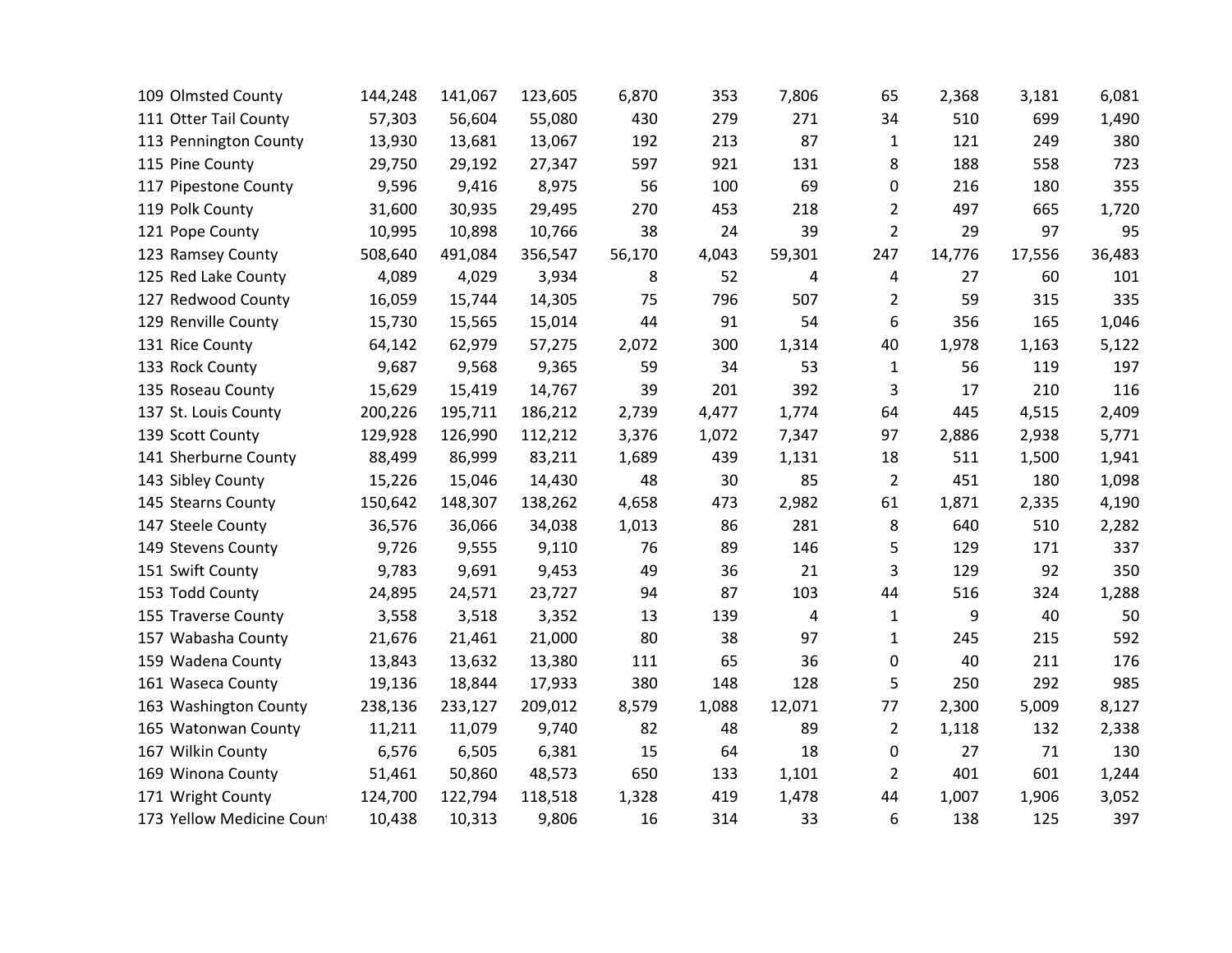Source: U.S. Census Bureau, 2010 Census. 2010 Census Redistricting Data (Public Law 94-171) Summary File, Tables P1 and P2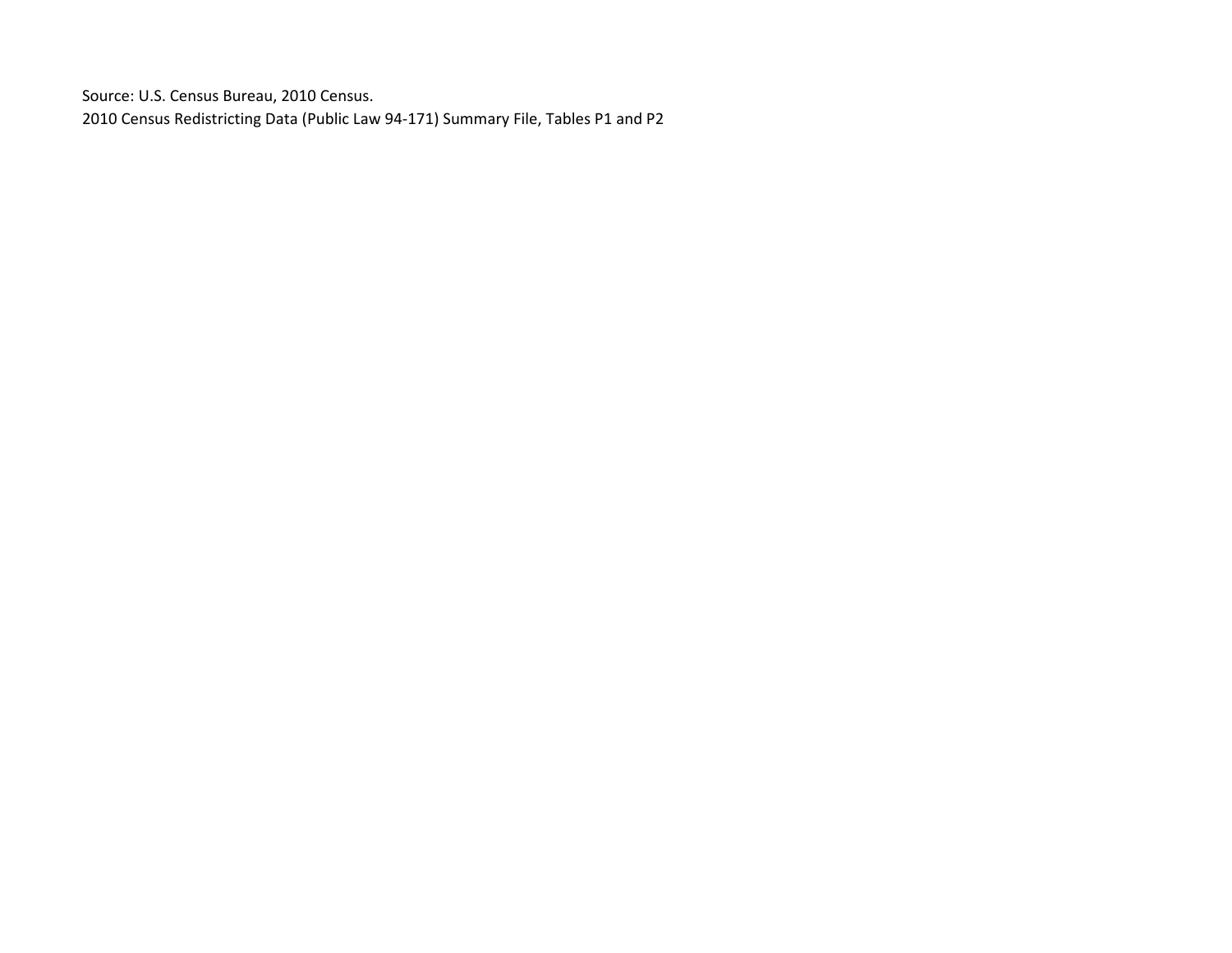# **Appendix 2: Study participants by language and county**

| County    | Language(s) | Gender       | <b>Total</b> |
|-----------|-------------|--------------|--------------|
|           |             | Female (4)   |              |
| Olmstead  | Spanish     | Male $(2)$   | 6            |
|           | Somali      | Female (5)   |              |
|           | Arabic      | Male $(4)$   |              |
|           | Dinka       |              |              |
|           | Swahili     |              |              |
| Olmstead  | Luhyia      |              | 9            |
|           |             | Female (6)   |              |
| Rice      | Somali      | Male $(3)$   | 9            |
|           | Spanish     | Female (5)   |              |
|           | Russian     | Male $(2)$   |              |
|           | Arabic      |              |              |
|           | Korean      |              |              |
|           | Hindi       |              |              |
| St. Louis | Punjabi     |              |              |
|           | Hmong       | Female (11)  |              |
|           | Lao         | Male (7)     |              |
|           | Spanish     |              |              |
| Lyon      | Karen       |              | 18           |
|           |             | <b>TOTAL</b> | 49           |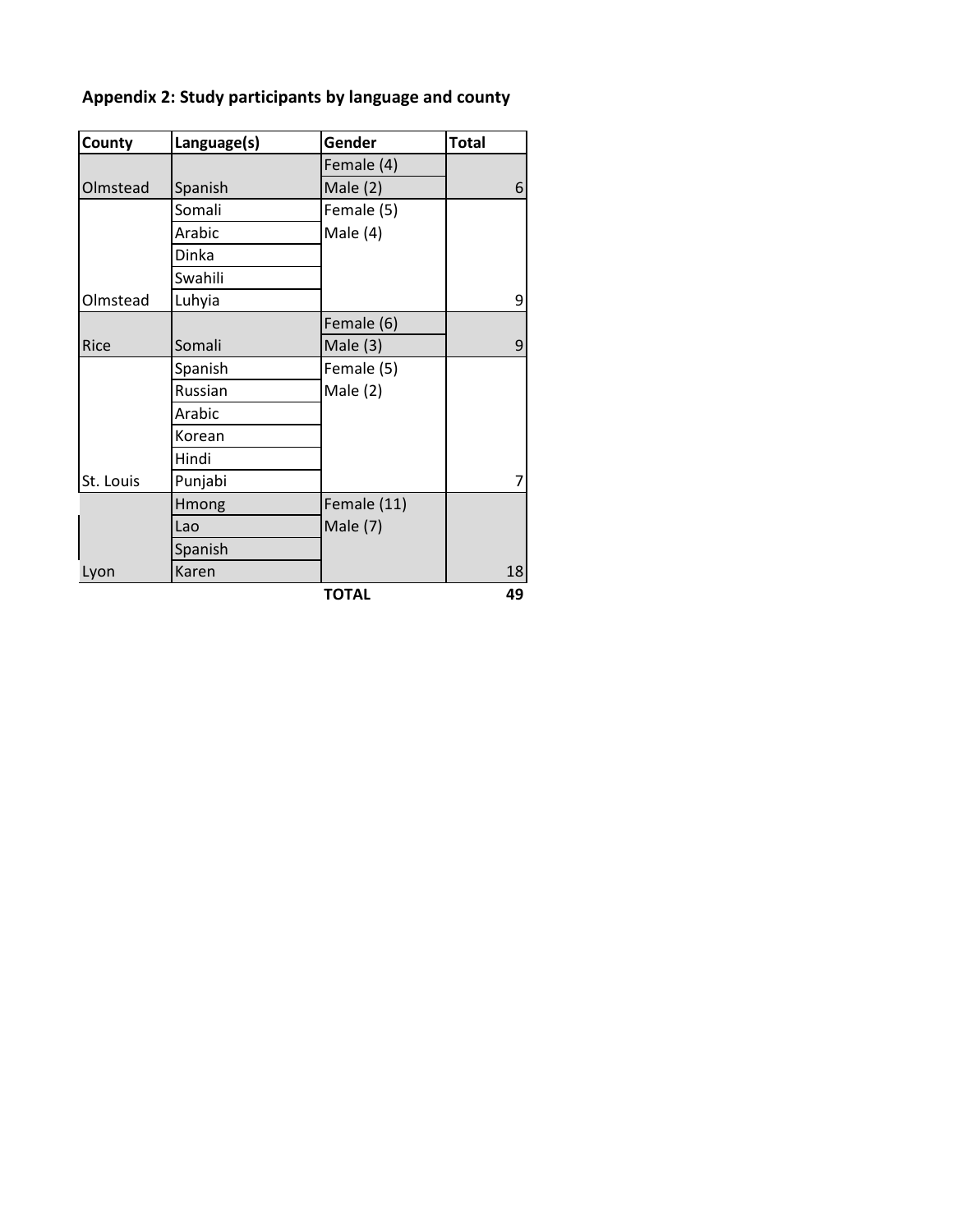#### **Appendix 3: Protocol template for focus groups**

Emergency Health Communications with Communities with Limited English Proficiency

#### **FOCUS GROUP DISCUSSION GUIDE**

#### INTRODUCTION

Welcome, thank you for agreeing to share your time and thoughts with us for the next hour. Please help yourself to food and drinks.

We are Sida and Anab and we work with the MN Department of Health – Office of Minority and Multicultural Health. We want to know about how you get information about health emergencies so different health agencies can be better prepared make sure you get the information you need. We are talking with 3-4 other groups across the state, too.

#### OVERVIEW of AGENDA & TOPIC

- Hand out *individual questionnaire/sign-in forms*. Everyone should have one of their own. Please fill in your first and last name on this form and what language(s) you speak, and if you are male or female.
- We will collect these forms at the end of the hour. We need them back in order to give you the gift cards.
- Underneath the space for your name are the questions we will be talking about. These are the same questions that are posted on the walls. If you would like, you can write a few notes down on this form to help answer the questions.
- We will be talking about each question as a group, and [XXX] will be taking notes on the papers posted on the wall. So you don't have to take notes if you don't want to. Please let me know if there is anything else we should add to the notes as we write down what you are all saying.
- Also, if you don't understand anything, please let us [or one of the teachers] know and we will explain.
- We have plenty of time to talk about each question, so we will take our time to make sure everyone has a chance to talk and listen to each other.
- We are all wearing name tags, but it would be helpful if we could go around and briefly say our names so we know how to pronounce your name.

If the group is large, we may need to work in smaller groups to make sure everyone understands each question. If needed, write a word or phrase in response on the questionnaire. After explaining each question, as a full group, everyone share their ideas and we will list all on a poster paper.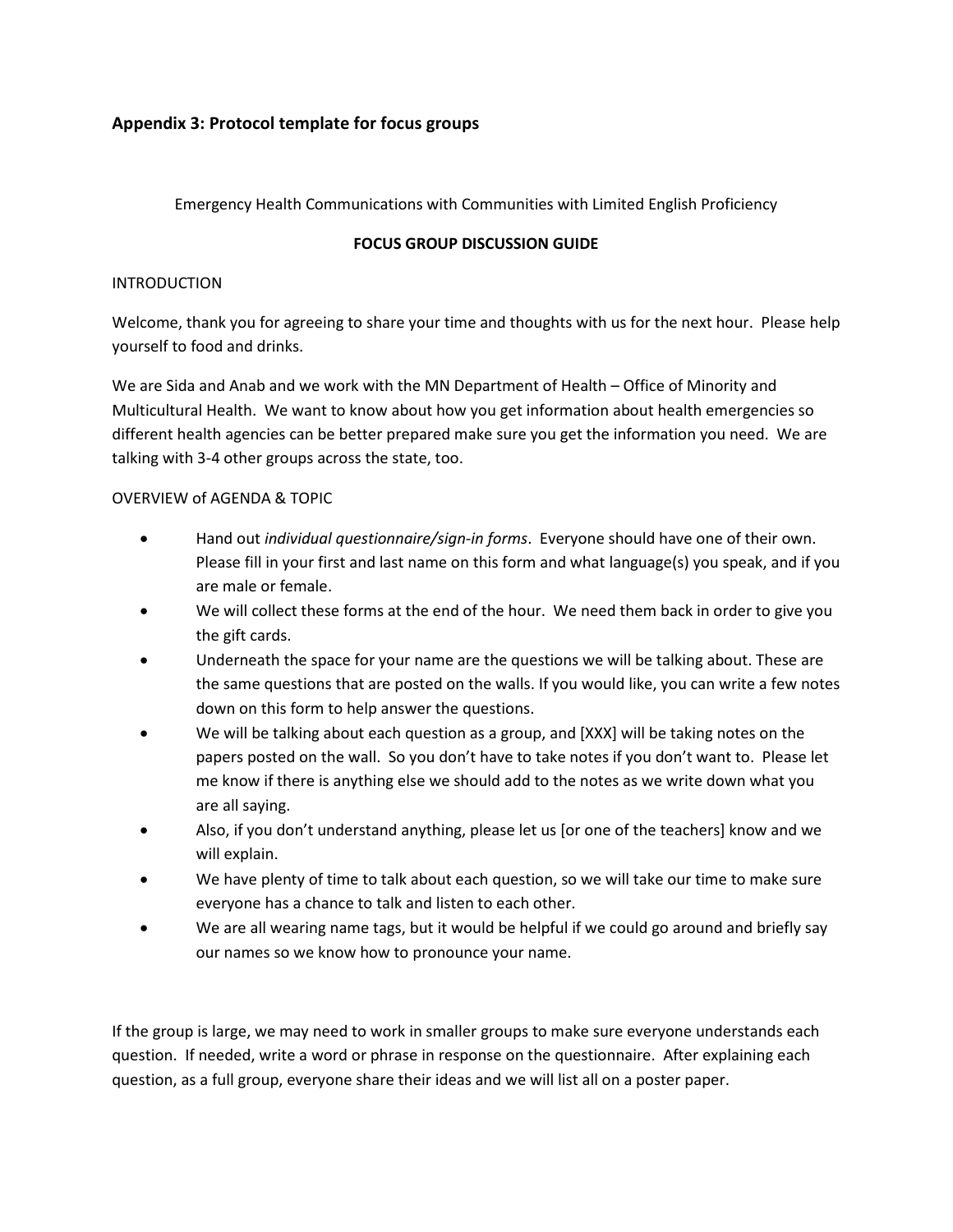#### MAIN QUESTIONS (only those bolded are on the questionnaire) and Probing Questions

#### **1. Did you hear about the flu emergency H1N1?**

- a) How did you get this information?
- b) How did you feel after you got this information?
- c) Did you get a flu shot? Why or why not?

#### **2. Where do you get information about emergencies that affect your community?**

- a) How often do you get this information or look for this kind of information?
- b) What ways are most reliable, easiest, trusted for you to get information?
- c) Of all the things we discussed, what is the most important way to you?

#### **3. How do you decide if the information is important and relevant to you and your family?**

- a) How often do you hear or receive a message before it seems important?
- b) What do you need to know before you will do something about it?

#### **4. What are your concerns or barriers to receiving health information and messages?**

- a) For example, not sure who in your family the information is most important for?
- b) For example, not sure who to ask if you have questions?
- c) Is there anything we didn't talk about that you think is important to know about getting emergency health information?

That is the end of our questions. Thank you again for talking with us. Please make sure to return your form to [xxxx] and she will give you a gift card.

#### COLLECT INDIVIDUAL PARTICIPANT FORMS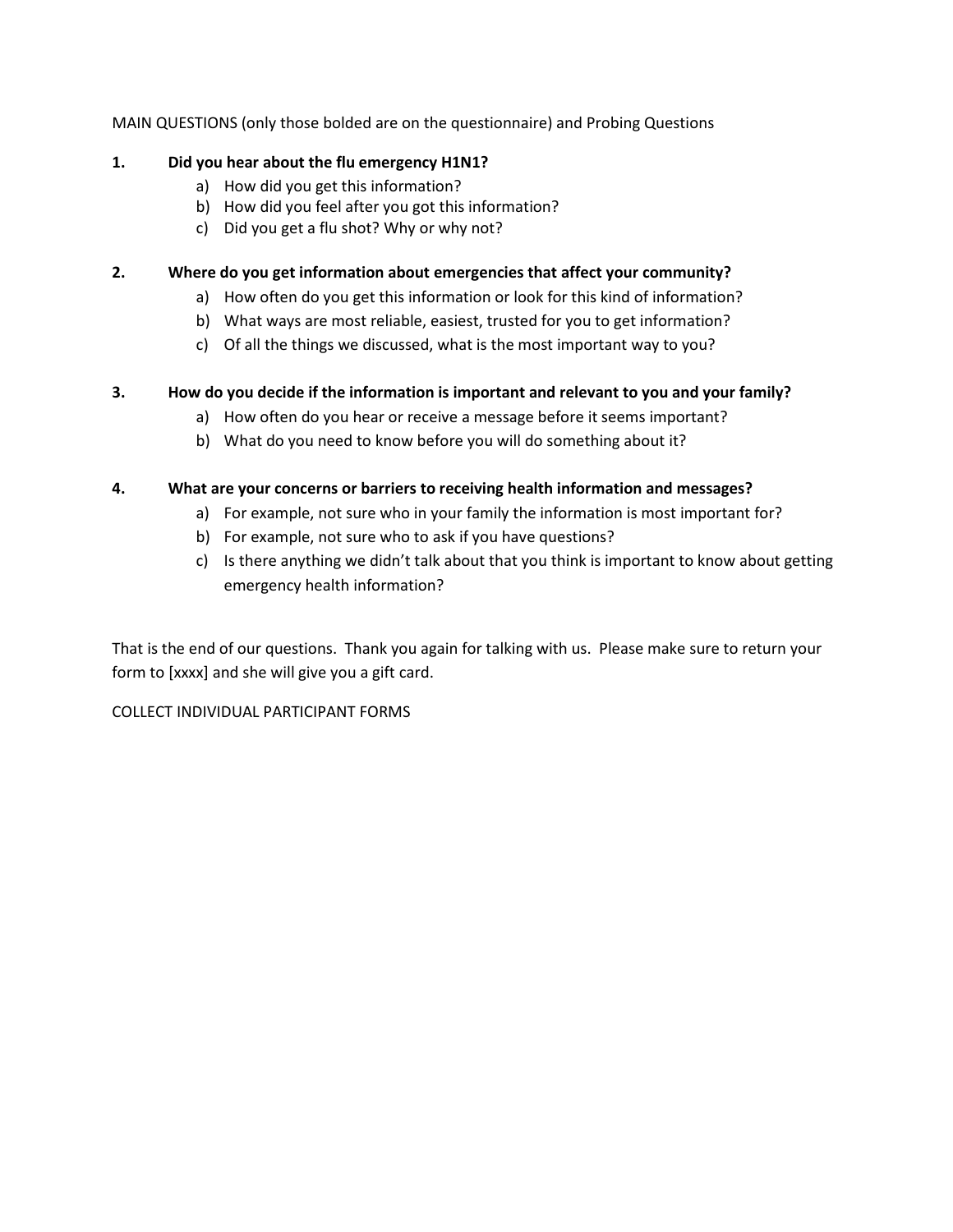# **Appendix 4: Online Survey Questionnaire**

PHER LPH-CBO survey

Thank you for participating in this brief survey about communicating with limited English proficient persons during health emergencies.

Please answer each question completely. Your responses will be compiled with other respondents across the state. Any identifying contact information will not be shared publicly. Findings from this study will be shared on the OMMH website and disseminated to partners across the state.

If you have questions or encounter problems with the survey, please email Sida Ly-Xiong [\(Sida.Ly-Xiong@state.mn.us\)](mailto:Sida.Ly-Xiong@state.mn.us) or Anab Gulaid [\(Anab.Gulaid@state.mn.us\)](mailto:Anab.Gulaid@state.mn.us) (End of Page 1)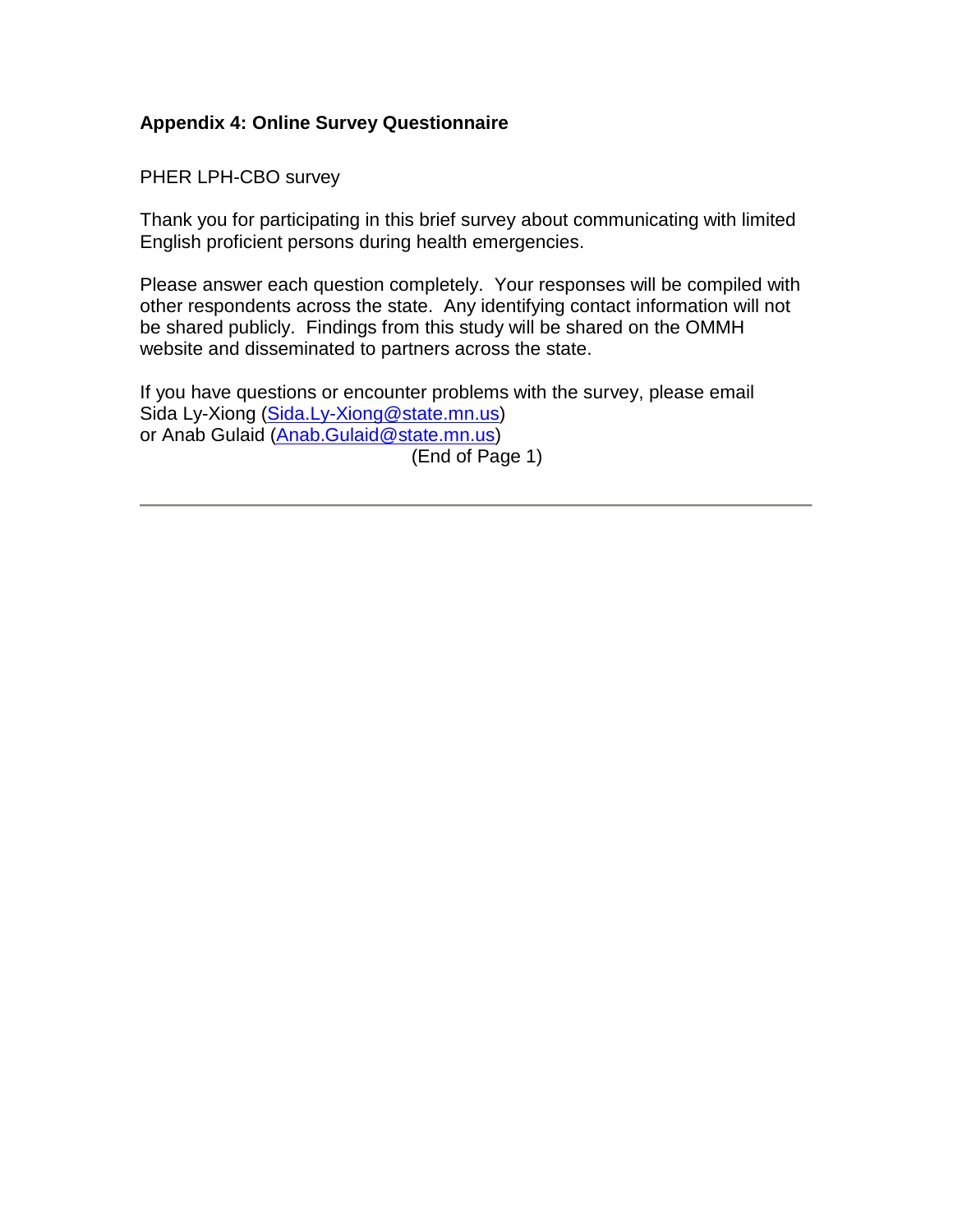#### 1. Please check the **ONE** or **TWO** statements that best describe your job function, duties, or role. Please read all the answer choices before responding.

Other, please describe \_\_\_\_\_\_\_\_\_\_\_\_\_\_\_\_\_\_\_\_

 $\Box$  I supervise or provide health services to a general population which may or may not include people with limited English skills.

 $\Box$  I supervise or provide health services specifically to people with limited English skills.

 $\Box$  I supervise or provide a one or more direct human services (for example, job training, adult education, counseling, youth and family programs) to people with limited English skills.

 $\Box$  My primary function is outreach, information and referral to communities with limited English skills.

 $\Box$  My primary function is communications to a general population which may or may not include people with limited English skills.

 $\Box$  My job duties include emergency preparedness planning and response.

*If none of the above statements apply to you, please forward this survey to others in your agency who fit one or more of the above job functions and stop here.* 

(End of Page 2)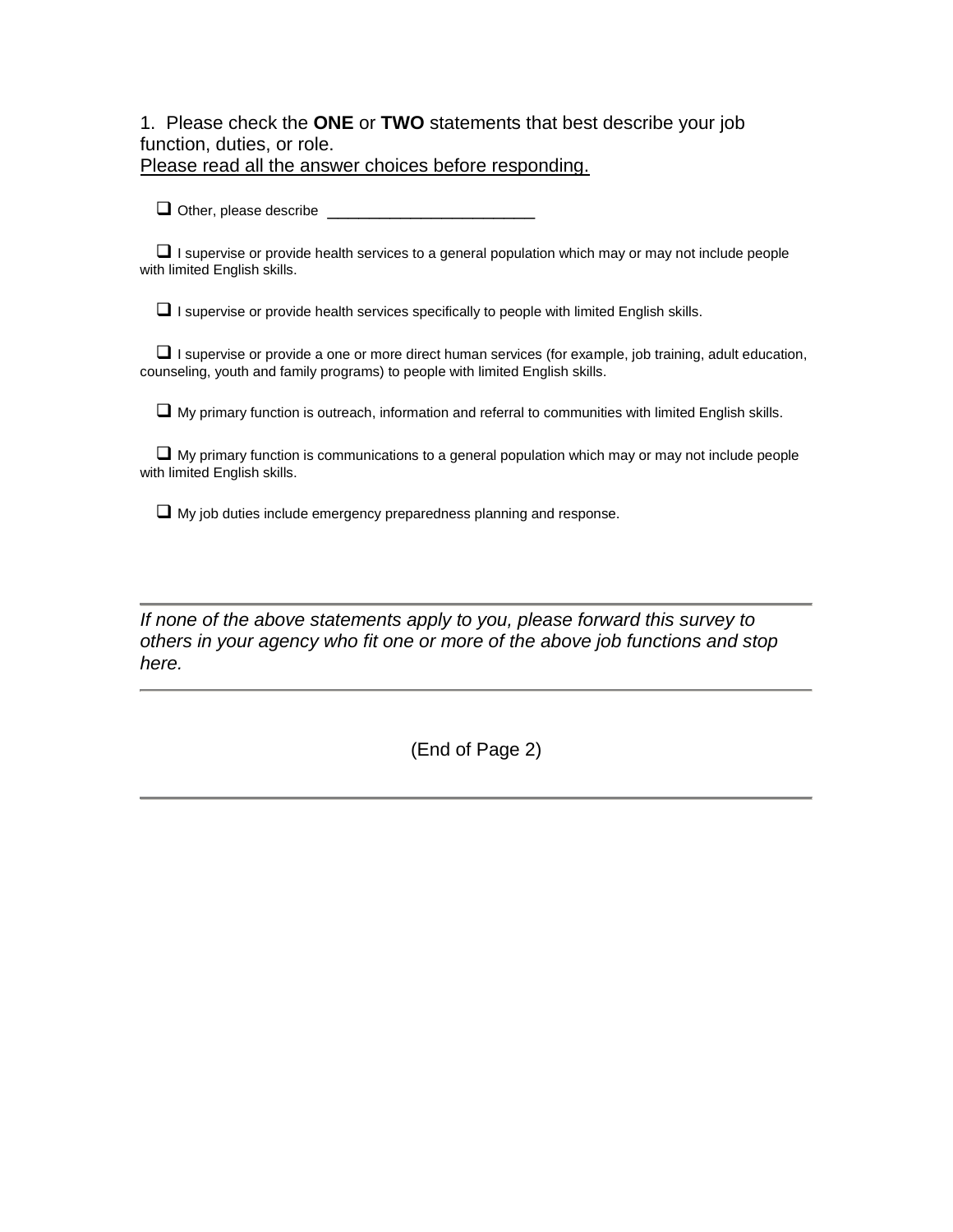- 2. Which of the following categories best describes your agency?
	- $\overline{O}$  State health agency
	- Local public health agency
	- $\bigcirc$  Other city or county human service office
	- Ethnic-specific community based nonprofit
	- O Broad-based nonprofit service agency
	- $\bigcirc$  Primary care provider or clinic
	- $\bigcirc$  Hospital, treatment center or other health facility
	- Other, please specify \_\_\_\_\_\_\_\_\_\_\_\_\_\_\_\_\_\_\_\_
- 3. What specific counties does your agency serve? Check all that apply.

| □ ALL - Statewide        | $\Box$ Chisago County    | $\Box$ Grant County         |
|--------------------------|--------------------------|-----------------------------|
| $\Box$ Aitkin County     | $\Box$ Clay County       | $\Box$ Hennepin County      |
| $\Box$ Anoka County      | $\Box$ Clearwater County | $\Box$ Houston County       |
| $\Box$ Becker County     | $\Box$ Cook County       | $\Box$ Hubbard County       |
| $\Box$ Beltrami County   | Cottonwood County        | $\Box$ Isanti County        |
| $\Box$ Benton County     | $\Box$ Crow Wing County  | $\Box$ Itasca County        |
| $\Box$ Blue Earth County | $\Box$ Dakota County     | $\Box$ Jackson County       |
| $\Box$ Big Stone County  | $\Box$ Dodge County      | $\Box$ Kanabec County       |
| $\Box$ Brown County      | $\Box$ Douglas County    | $\Box$ Kandiyohi County     |
| $\Box$ Carlton County    | $\Box$ Faribault County  | $\Box$ Kittson County       |
| $\Box$ Carver County     | $\Box$ Fillmore County   | $\Box$ Koochiching County   |
| $\Box$ Cass County       | $\Box$ Freeborn County   | $\Box$ Lac qui Parle County |
| Chippewa County          | $\Box$ Goodhue County    | $\Box$ Lake County          |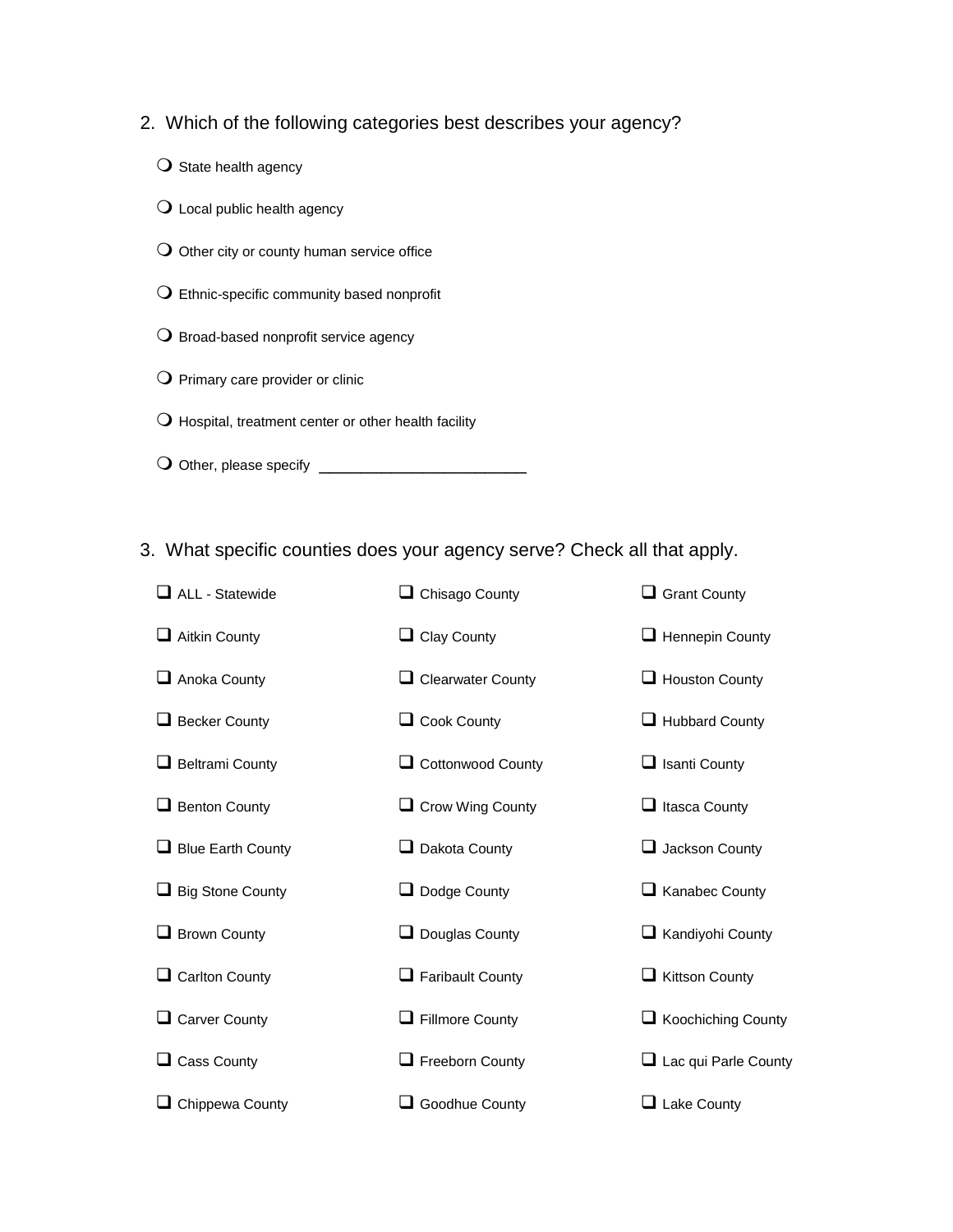| $\Box$ Lake of the Woods<br>County               | $\Box$ Otter Tail County | $\Box$ Stearns County         |
|--------------------------------------------------|--------------------------|-------------------------------|
| $\Box$ Le Sueur County                           | $\Box$ Pennington County | $\Box$ Steele County          |
| $\Box$ Lincoln County                            | $\Box$ Pine County       | $\Box$ Stevens County         |
| $\Box$ Lyon County                               | $\Box$ Pipestone County  | $\Box$ Swift County           |
| Mahnomen County                                  | $\Box$ Polk County       | $\Box$ Todd County            |
| $\Box$ Marshall County                           | $\Box$ Pope County       | $\Box$ Traverse County        |
| $\Box$ Martin County                             | $\Box$ Ramsey County     | $\Box$ Wabasha County         |
| $\Box$ McLeod County                             | $\Box$ Red Lake County   | $\Box$ Wadena County          |
|                                                  | $\Box$ Redwood County    | $\Box$ Waseca County          |
| $\Box$ Meeker County<br>$\Box$ Mille Lacs County | $\Box$ Renville County   | $\Box$ Washington County      |
|                                                  | $\Box$ Rice County       | $\Box$ Watonwan County        |
| $\Box$ Morrison County<br>$\Box$ Mower County    | $\Box$ Rock County       | $\Box$ Wilkin County          |
|                                                  | $\Box$ Roseau County     | $\Box$ Winona County          |
| $\Box$ Murray County                             | $\Box$ Scott County      | $\Box$ Wright County          |
| $\Box$ Nicollet County                           | $\Box$ Sherburne County  | $\Box$ Yellow Medicine County |
| $\Box$ Nobles County                             | $\Box$ Sibley County     |                               |
| $\Box$ Norman County                             | St. Louis County         |                               |
| $\Box$ Olmsted County                            |                          |                               |

4. Which of these languages, if any, are spoken in your service area in addition to English? Check all that apply:

| Amharic                   | Hindi        | Korean      |
|---------------------------|--------------|-------------|
| Arabic                    | $\Box$ Hmong | $\Box$ Lao  |
| <b>Burmese</b>            | $\Box$ Karen | H<br>Nepali |
| $\Box$ Chinese (Mandarin) | Khmer        | Oromo       |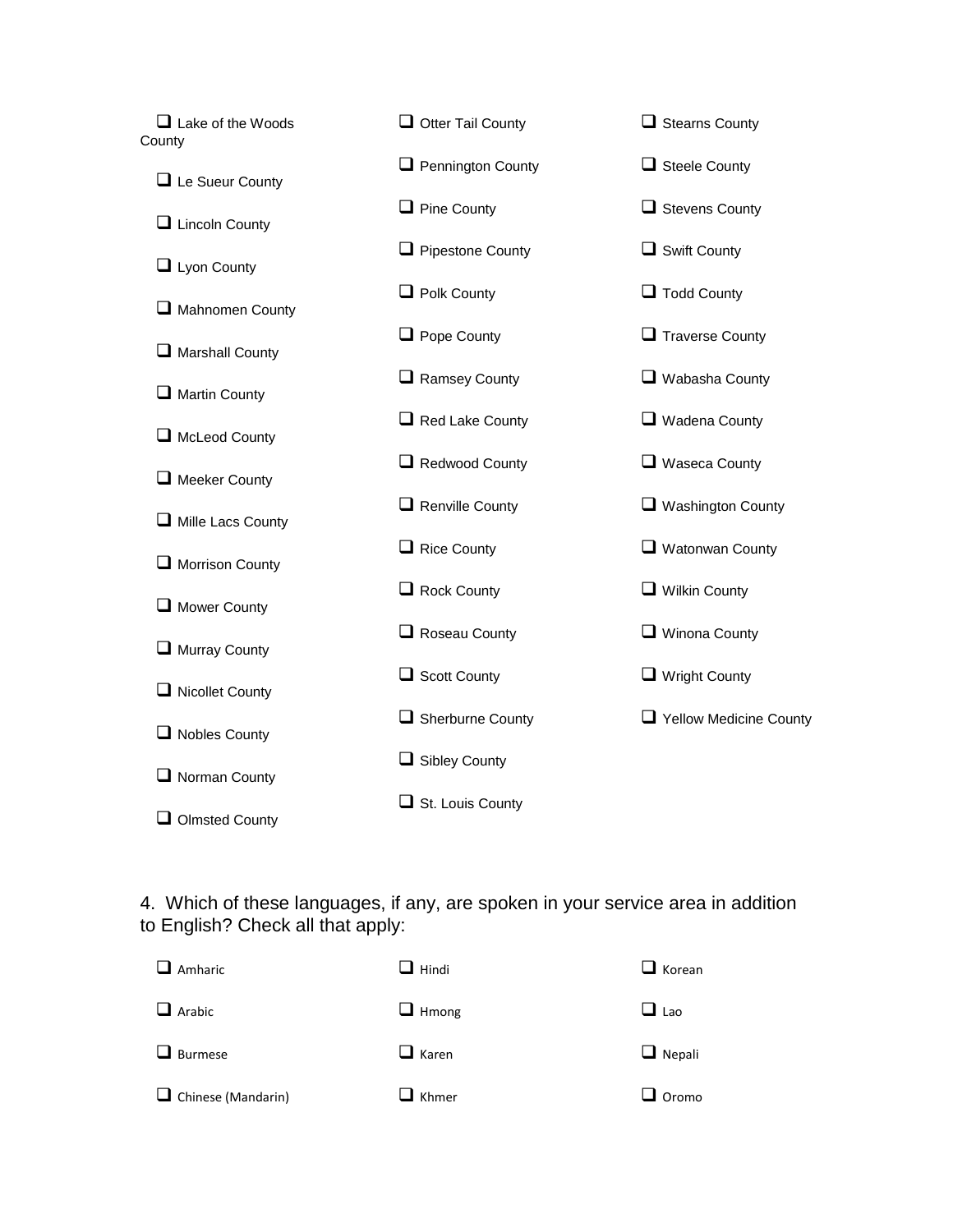| Russian                                                          | $\Box$ Spanish | $\blacksquare$ Thai |  |  |  |  |
|------------------------------------------------------------------|----------------|---------------------|--|--|--|--|
| $\Box$ Somali                                                    | $\Box$ Tagalog | Vietnamese          |  |  |  |  |
| $\Box$ My agency is ethnic-specific and primarily speaks: $\Box$ |                |                     |  |  |  |  |
|                                                                  |                |                     |  |  |  |  |
|                                                                  |                |                     |  |  |  |  |
| (End of Page 3)                                                  |                |                     |  |  |  |  |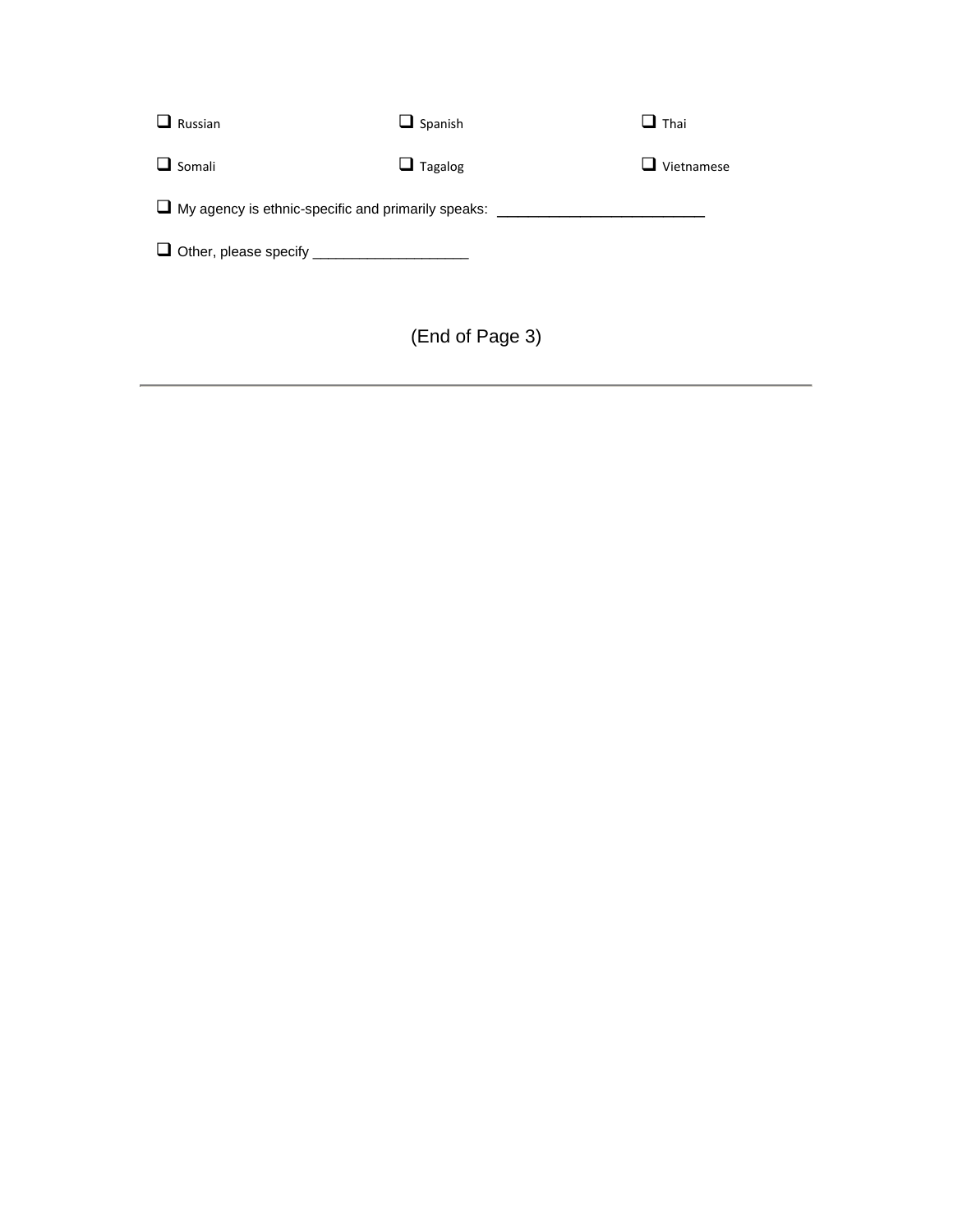5. How much information and communication did your agency receive about the H1N1 flu emergency?

- Adequate amount of information and communication overall.
- $\overline{O}$  Too much information some information was not relevant for our agency.
- $\bigcirc$  Not enough information.

**H** Minnesota Department of Health

Center for Disease Control

# 6. What partners or external resources does your agency primarily rely on to stay informed

about potential or current health emergencies in your region?

| Ethnic-specific community based nonprofit                  |  |  |  |  |  |
|------------------------------------------------------------|--|--|--|--|--|
| Broad-based nonprofit service agency                       |  |  |  |  |  |
| $\Box$ Local public health agency                          |  |  |  |  |  |
| $\Box$ Other city or county human service office           |  |  |  |  |  |
| $\Box$ Primary care provider or clinic                     |  |  |  |  |  |
| $\Box$ Hospital, treatment center or other health facility |  |  |  |  |  |
| $\Box$ General media                                       |  |  |  |  |  |
| $\Box$ Ethnic media                                        |  |  |  |  |  |
| $\Box$ ECHO Minnesota                                      |  |  |  |  |  |
| $\Box$ Informal networks, word of mouth                    |  |  |  |  |  |
|                                                            |  |  |  |  |  |

 $\Box$  Other, please specify

(End of Page 4)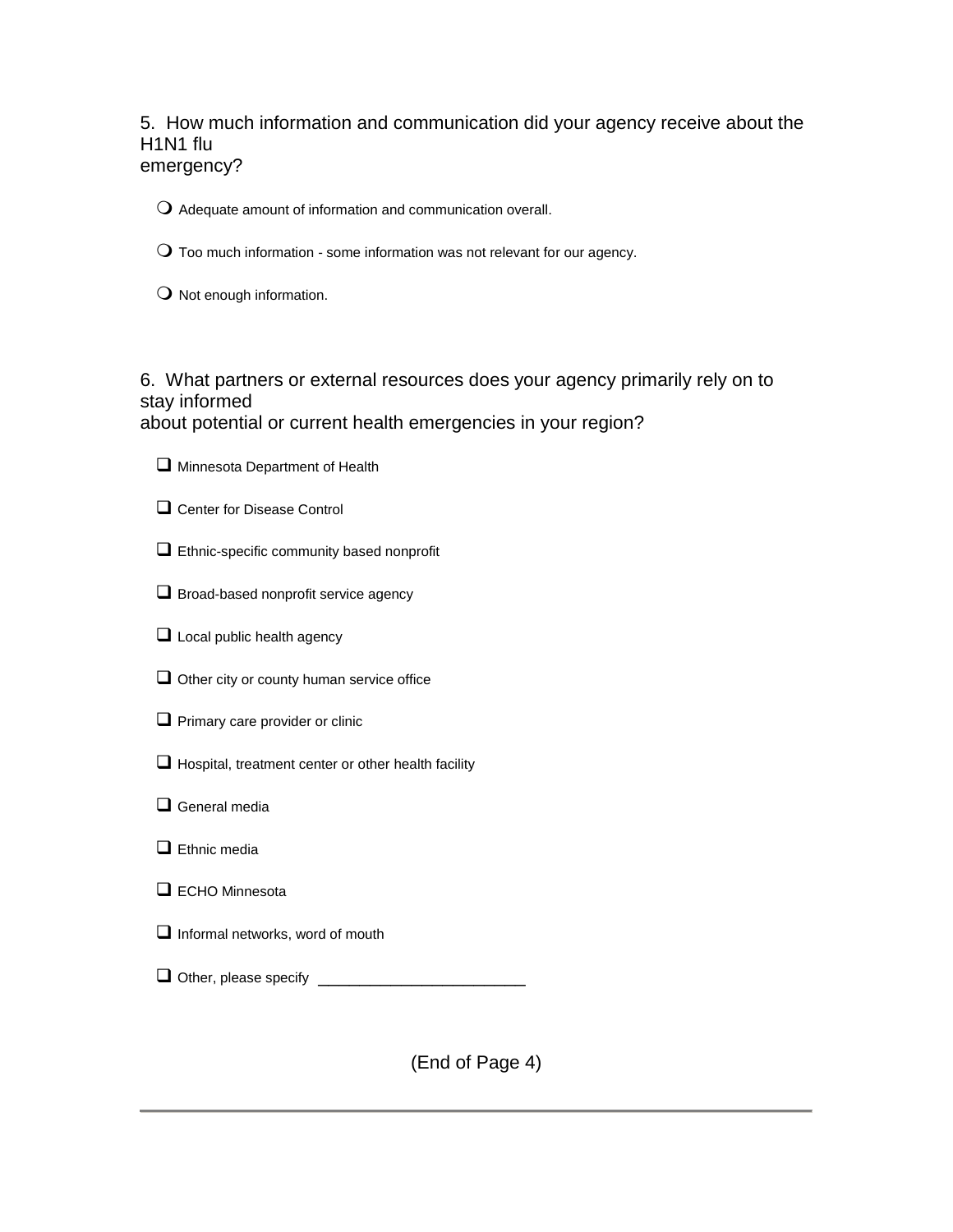7. Regarding the H1N1 Flu emergency (approximately October 2010 through March 2011),

what, if any strategies did your agency use to inform or educate peoplelimited English skills?

Please check all that apply.

□ Not Applicable, our community members can be reached in English.

 $\Box$  None, we did not have enough resources to address this issue with limited English populations.

Ethnic specific or multi-lingual media releases (newspapers, radio, TV)

 $\square$  Interpreters and/or bi-lingual staff

 $\_$ 

Outreach through community programs, schools, or medical facilities; please specify

 $\square$  Set up temporary clinics in schools or other community sites

 $\square$  Email blasts to residents and neighborhood organizations

 Providing internal staff and/or key partners (visiting nurses, social workers) with information/referral resources

□ Engaging community meetings, presentations/forums

- $\square$  Informal networks, word of mouth
- Creating or translating printed materials into other languages
- **□ Referring people to ECHO resources**
- Use of other pre-existing translated materials (MDH, CDC)

Other, please specify \_\_\_\_\_\_\_\_\_\_\_\_\_\_\_\_\_\_\_\_

7 A. Of the strategies you selected, please describe the specific activities, resources, or partners that were most useful.

 $\overline{\phantom{a}}$  , and the contribution of the contribution of the contribution of the contribution of the contribution of  $\overline{\phantom{a}}$ 

 $\overline{\phantom{a}}$  , and the contribution of the contribution of the contribution of the contribution of the contribution of  $\overline{\phantom{a}}$ 

 $\overline{\phantom{a}}$  , and the contribution of the contribution of the contribution of the contribution of the contribution of  $\overline{\phantom{a}}$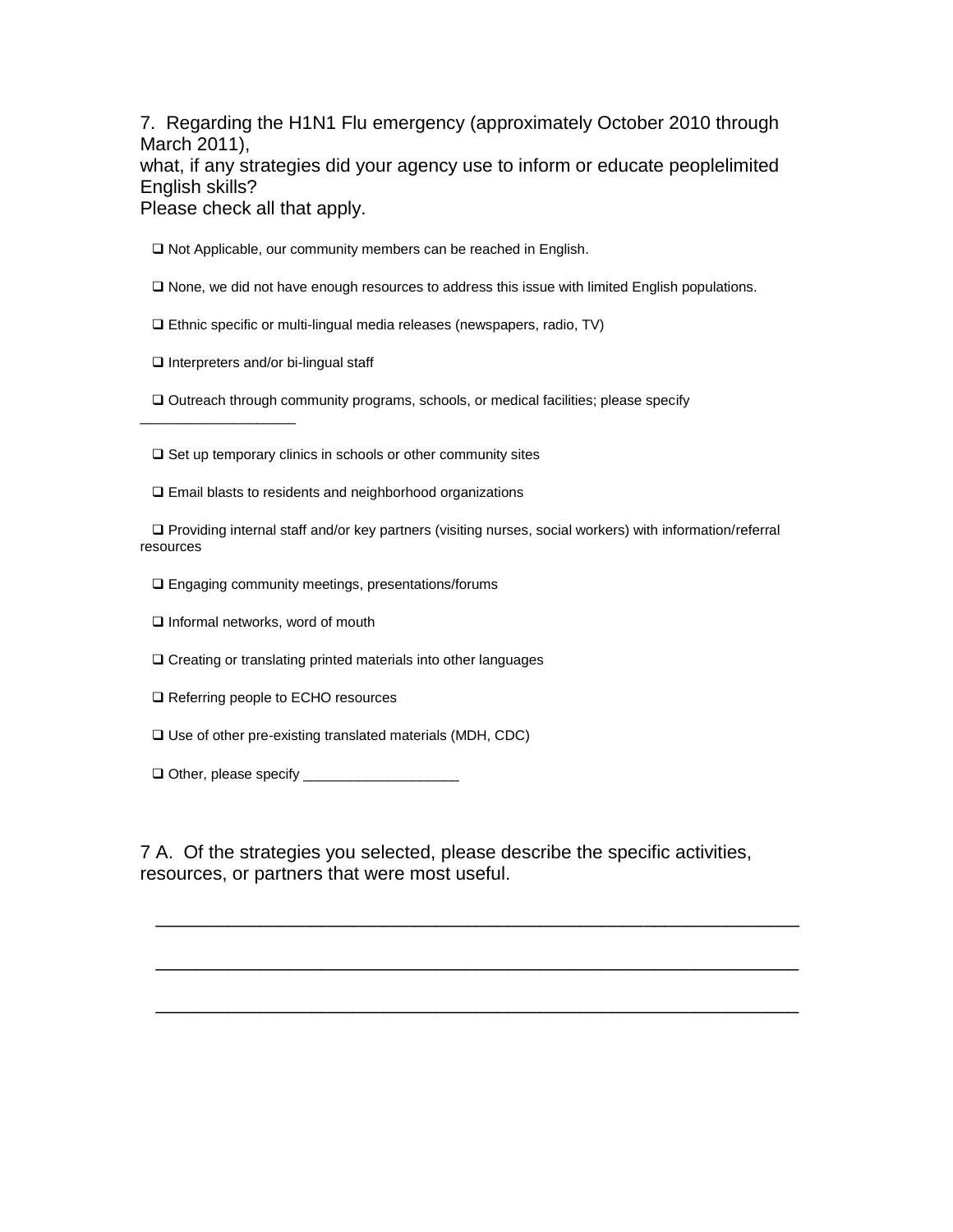8. Did your agency use different communication strategies for different ethnicities?

O Yes

O No

 $\bigcirc$  Not applicable

8 A. If you answered YES to Question 8 above, please describe what unique or different

 $\overline{\phantom{a}}$  , and the contribution of the contribution of the contribution of the contribution of the contribution of the contribution of the contribution of the contribution of the contribution of the contribution of the

 $\overline{\phantom{a}}$  , and the contribution of the contribution of the contribution of the contribution of the contribution of  $\overline{\phantom{a}}$ 

 $\overline{\phantom{a}}$  , and the contribution of the contribution of the contribution of the contribution of the contribution of  $\overline{\phantom{a}}$ 

strategies were used for each ethnic community.

(End of Page 5)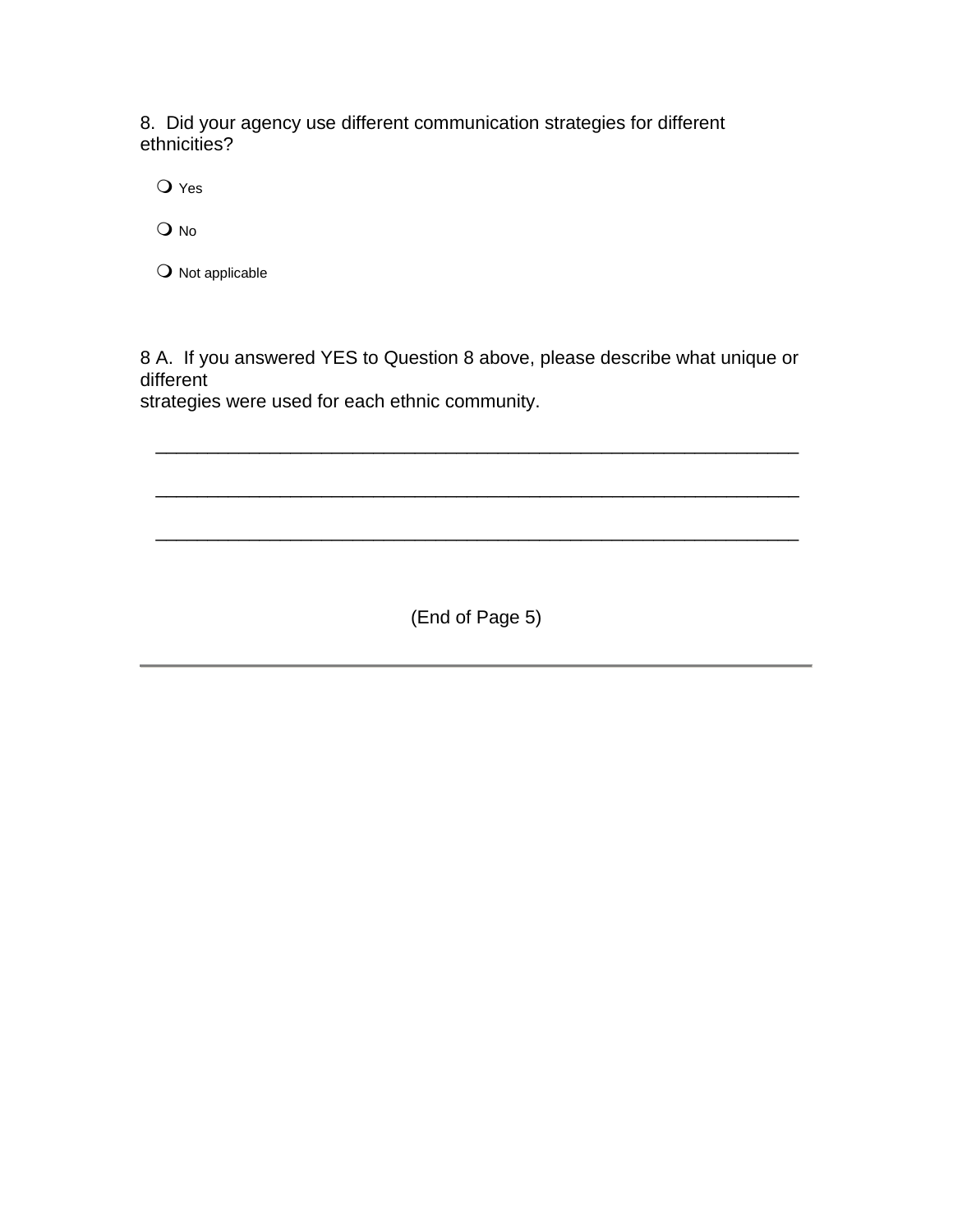9. Please rank the technical assistance that your agency would find most useful in order to increase your ability to inform and communicate with non-English speakers during future health emergencies?

1= MOST Useful; 4= LEAST Useful

|                                                                                                             |                  | $\overline{2}$ | 3 | 4 | 5 |
|-------------------------------------------------------------------------------------------------------------|------------------|----------------|---|---|---|
| Translation of print materials such as<br>posters, flyers & factsheets                                      | ( 1              |                |   |   |   |
| Establishing and sustaining partnership<br>with ethnic-led agencies, community<br>elders & leaders          |                  |                |   |   |   |
| Access to existing ethnic media (TV, radio,<br>newspaper, website)                                          | ∩                |                |   |   |   |
| Directory and guide to using interpreters                                                                   | ິ                |                |   |   |   |
| Establishing and sustaining partnership<br>with health care agencies, clinics or other<br>health facilities | $\left( \right)$ |                |   |   |   |

9 A. What other technical assistance does your agency need?

Please specify: \_\_\_\_\_\_\_\_\_\_\_\_\_\_\_\_\_\_\_\_

Please specify: \_\_\_\_\_\_\_\_\_\_\_\_\_\_\_\_\_\_\_\_

10. What else do you think is needed in order to ensure that people with limited English skills are informed during a health emergency?

 $\overline{\phantom{a}}$  , and the contribution of the contribution of the contribution of the contribution of the contribution of the contribution of the contribution of the contribution of the contribution of the contribution of the

 $\overline{\phantom{a}}$  , and the contribution of the contribution of the contribution of the contribution of the contribution of the contribution of the contribution of the contribution of the contribution of the contribution of the

 $\frac{1}{2}$  ,  $\frac{1}{2}$  ,  $\frac{1}{2}$  ,  $\frac{1}{2}$  ,  $\frac{1}{2}$  ,  $\frac{1}{2}$  ,  $\frac{1}{2}$  ,  $\frac{1}{2}$  ,  $\frac{1}{2}$  ,  $\frac{1}{2}$  ,  $\frac{1}{2}$  ,  $\frac{1}{2}$  ,  $\frac{1}{2}$  ,  $\frac{1}{2}$  ,  $\frac{1}{2}$  ,  $\frac{1}{2}$  ,  $\frac{1}{2}$  ,  $\frac{1}{2}$  ,  $\frac{1$ 

(End of Page 6)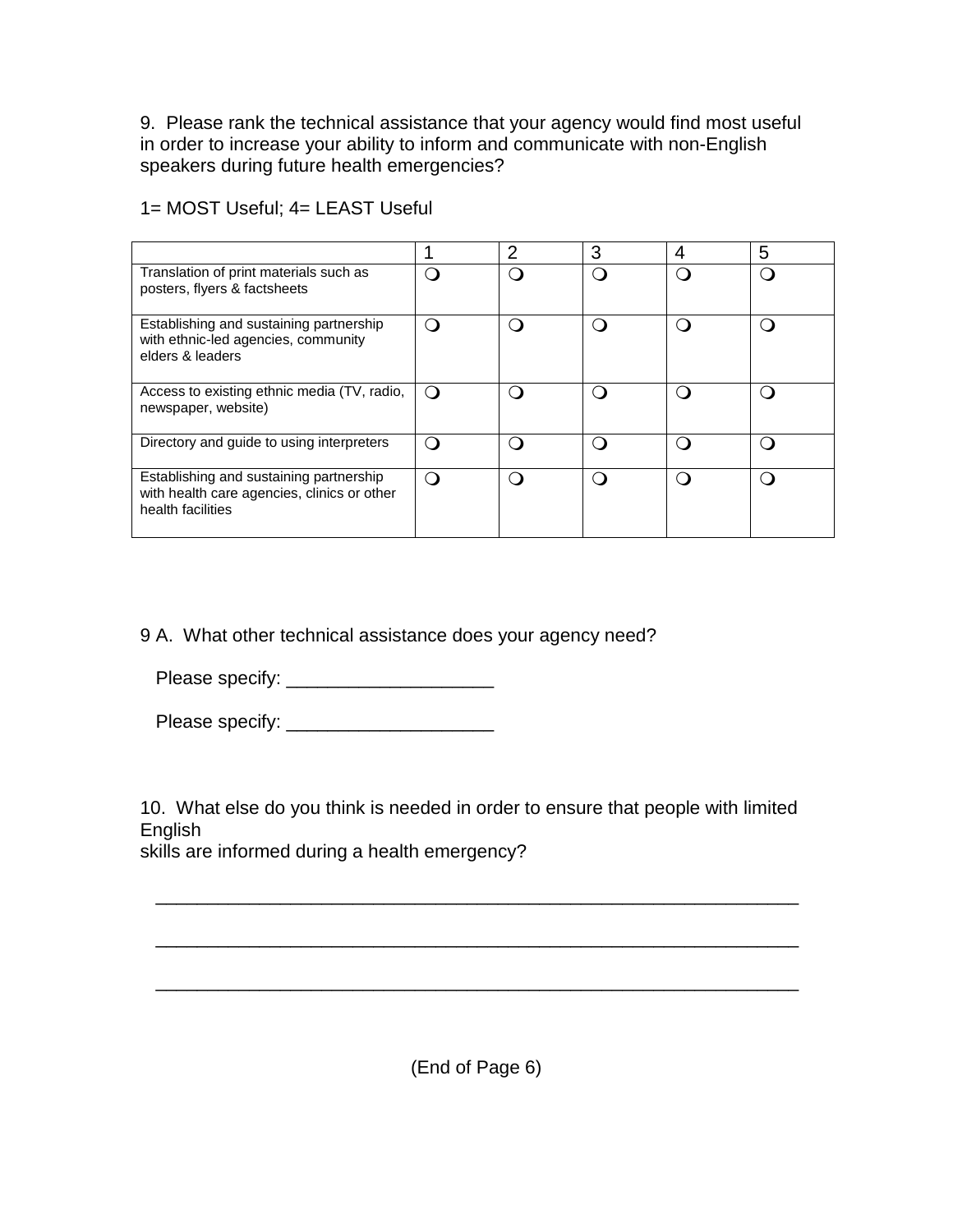We would like to follow up with a select sample of respondents for a possible short phone interview. If you willing to be contacted, please provide the requested information. This will not affect your agency's confidentiality in our overall data analysis.

| Name           |  |
|----------------|--|
| Position title |  |

| г<br>. .<br>. |  |
|---------------|--|
|               |  |

| Emall<br><b>EUL</b> |  |  |  |
|---------------------|--|--|--|
|                     |  |  |  |

**Thank you** for your insight and participation in this survey.

(End of Page 7)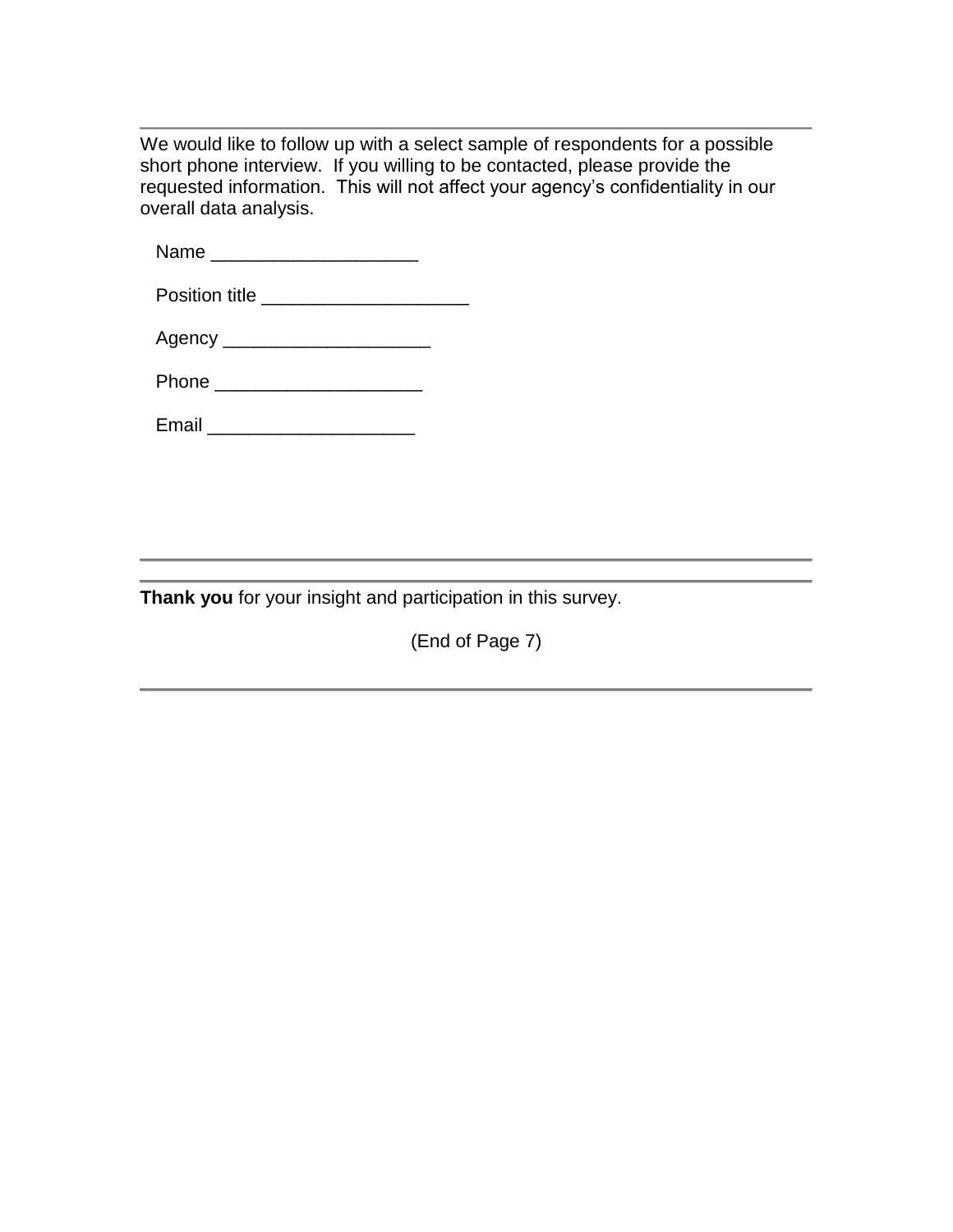# Survey Respondent Agencies